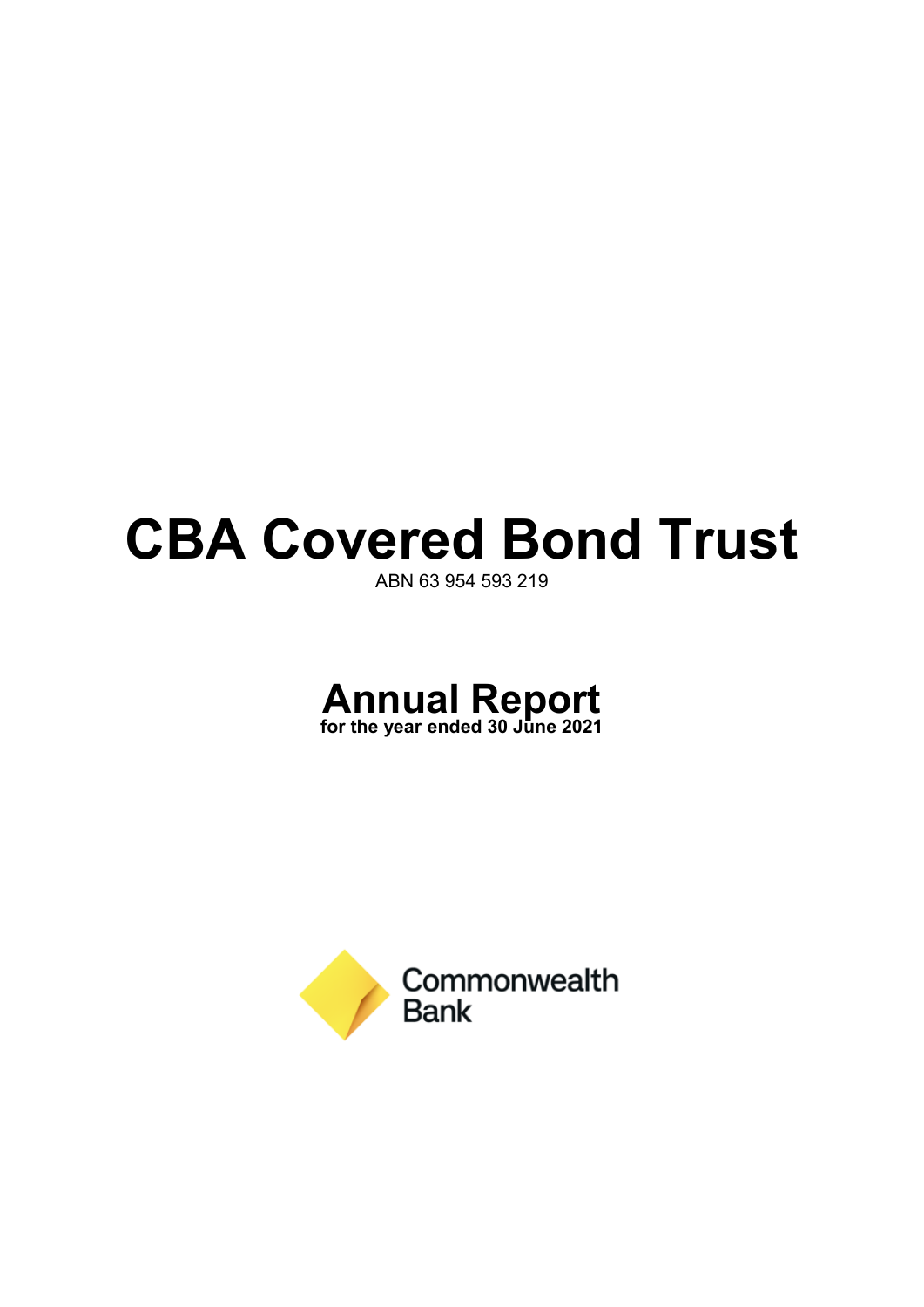## **Contents**

|                                   | Page            |
|-----------------------------------|-----------------|
| Manager's Report                  | 1               |
| Statement of Comprehensive Income | 3               |
| <b>Balance Sheet</b>              | 4               |
| Statement of Changes in Equity    | 5               |
| <b>Statement of Cash Flows</b>    | $6\phantom{1}6$ |
| Notes to the Financial Statements | $\overline{7}$  |
| Manager's Statement               | 32              |
| <b>Trustee's Report</b>           | 33              |
| Independent Auditor's Report      | 34              |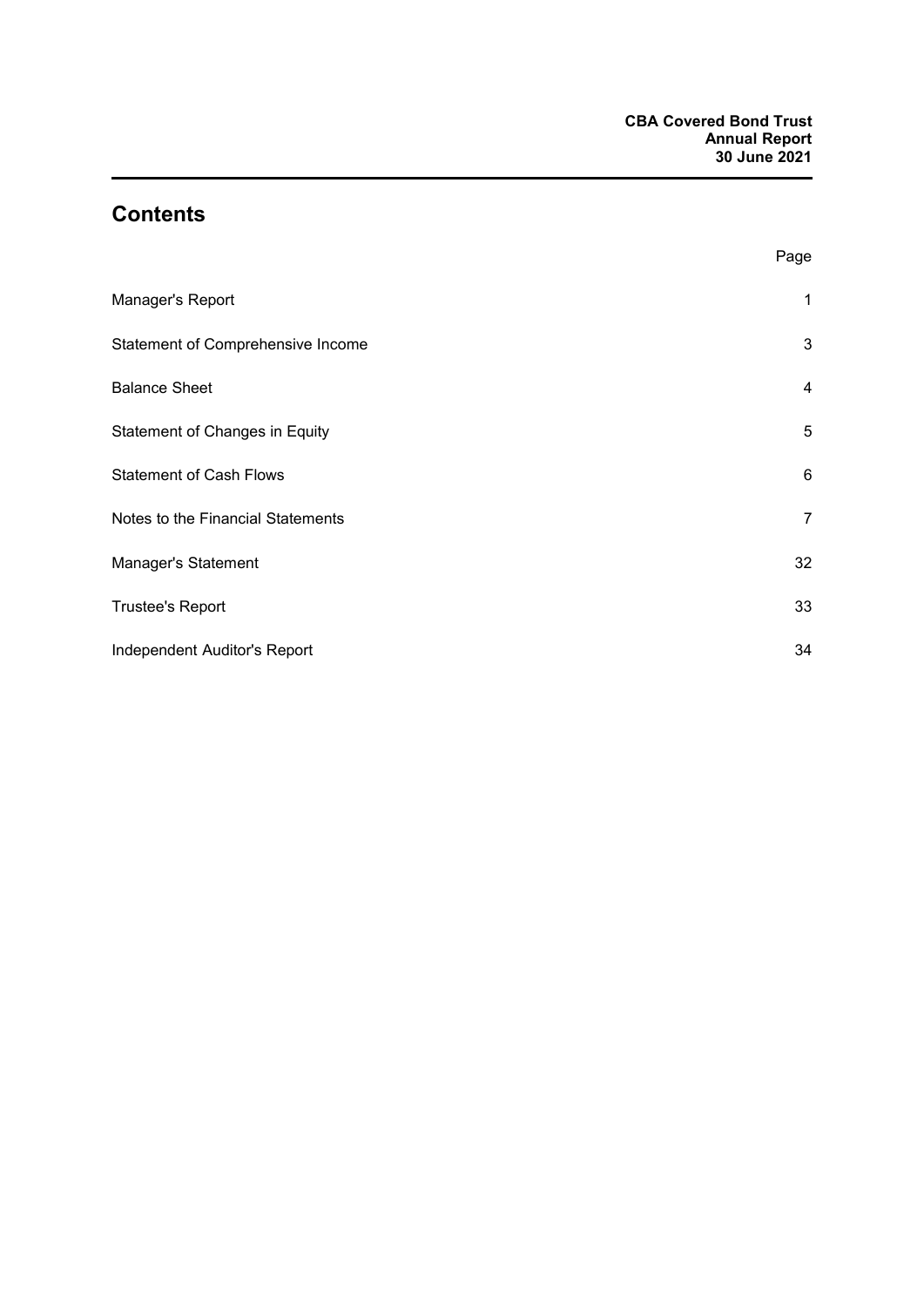The Directors of Securitisation Advisory Services Pty Limited ("the Manager") submit their report together with the General Purpose Financial Statements ("the Financial Statements") of CBA Covered Bond Trust ("the Trust"), for the financial year ended 30 June 2021.

### **Trust manager and Trustee**

The Manager of the Trust for the reporting year was Securitisation Advisory Services Pty Limited. The Trustee of the Trust for the reporting year was Perpetual Corporate Trust Limited.

#### **Directors**

The names of the Directors of the Manager holding office during the financial year and up to the date of this report are as follows:

V Hickey

P Roa (appointed 26 October 2020) C McBride (resigned 11 September 2020) J Ferguson (resigned 26 February 2021) K Robb (resigned 14 October 2021)

#### **Secretaries**

The names of the Secretaries of the Manager holding office during the financial year and up to the date of this report are as follows:

D Robinson (appointed 10 September 2021) M Baker (resigned 10 September 2021)

#### **Principal activities**

The Trust's principal activities during the financial year were the holding of loan receivables from the Commonwealth Bank of Australia ("the Bank") and provision of guarantees and security over the issue of any covered bonds by the Bank. The Trust has a pool of economic assets available in providing these guarantees and security, including mortgage loan rights, and cash and cash equivalents.

There was no significant change in the nature of these activities during the financial year.

#### **Review of operations**

The Trust recorded a profit for the financial year of \$84,588,000 (2020<sup>1</sup>: \$5,496,000). The main driver for the profit for the year was due to the change in the fair value of cash flow hedges, causing a movement in net financial liabilities.

### **Distribution**

Distribution paid and payable to the income unitholder, the Bank, in accordance with the Trust Deed, was \$nil for the financial year (2020: \$nil).

#### **Significant changes in the state of affairs**

There have been no significant changes in the state of affairs during the financial year.

<sup>&</sup>lt;sup>1</sup> Comparative information has been restated to conform to presentation in the current year.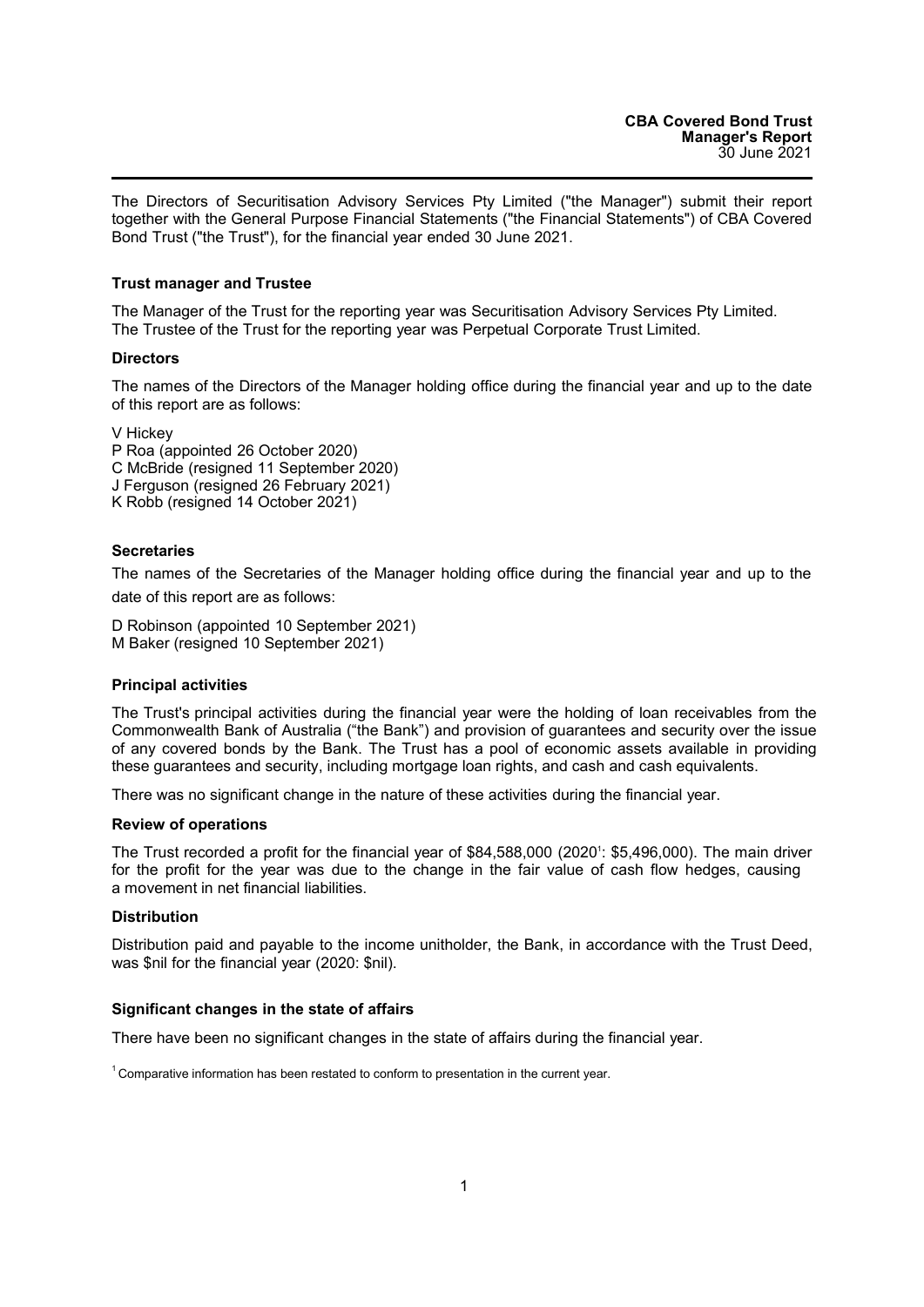#### **Likely developments and expected results of operations**

Information as to likely developments in the operations of the Trust and the expected results of those operations in subsequent financial years have not been included in this report because, in the opinion of the Directors, it would prejudice the interests of the Trust.

#### **Environmental regulation**

The Trust's operations are not subject to any particular or significant environmental regulations under Australian Commonwealth, State or Territory law.

#### **Interests in units of the Trust**

As at the date of this report, no Director has any interests in the units of the Trust.

#### **Events subsequent to the balance sheet date**

On 23 July 2021, in accordance with the terms of the Series Supplement, the Manager directed the Trustee to purchase \$9,362,000,000 loans from the ultimate parent entity. \$5,408,000,000 of the loans were purchased by the draw down of the demand loan, and \$3,954,000,000 from collections of principal on pre-existing loans from the ultimate parent entity.

The Manager is not aware of any matter or circumstance that has occurred since the end of the financial year that has significantly affected or may significantly affect the operations, the results of those operations or the state of affairs of the Trust in subsequent years.

#### **Rounding of amounts**

The amounts contained in this report and in the Financial Statements have been rounded to the nearest thousand dollars (where rounding is applicable).

Signed for and on behalf of Securitisation Advisory Services Pty Limited as Manager of the CBA Covered Bond Trust.

V. Hicker  $\overline{\phantom{a}}$ 

**Director** 

**Sydney** 25 October 2021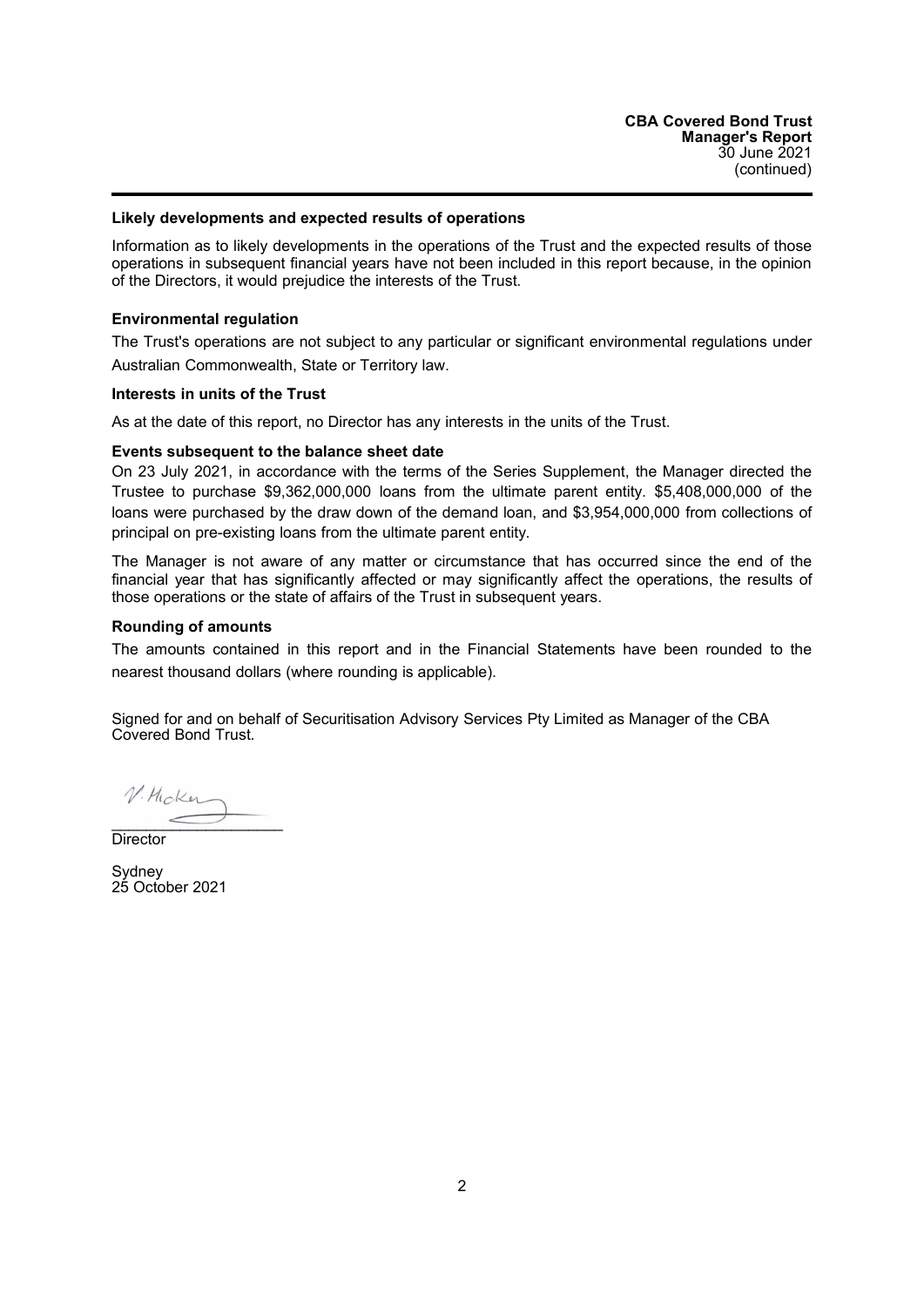#### **CBA Covered Bond Trust Statement of Comprehensive Income**

For the year ended 30 June 2021

<span id="page-4-0"></span>

|                                                                                                                                                    | <b>Notes</b> | 2021<br>\$'000        | 20201<br>\$'000        |
|----------------------------------------------------------------------------------------------------------------------------------------------------|--------------|-----------------------|------------------------|
| Interest income:<br>Revenue from ultimate parent entity<br>Interest expense on intercompany loan - ultimate parent entity                          |              | 407,177<br>(406, 355) | 658,660<br>(657, 796)  |
| Net interest income                                                                                                                                |              | 822                   | 864                    |
| Other banking operating income:<br>Fee income $2$<br>Net gain on derivatives designated as hedges<br>Exchange gain on interest bearing liabilities |              | 14,942<br>20,276      | 9,008<br>115,096<br>36 |
| Net banking operating income before operating expenses and<br>impairment                                                                           |              | 36,040                | 125,004                |
| Loan impairment write-back/(expense)                                                                                                               | 2            | 23,991                | (35, 741)              |
| Operating expenses                                                                                                                                 | 3            | (15, 764)             | (9,908)                |
| Changes in net financial liabilities<br>Net profit before income tax                                                                               |              | 40,321<br>84,588      | (73, 859)<br>5,496     |
|                                                                                                                                                    |              |                       |                        |
| Income tax expense                                                                                                                                 |              |                       |                        |
| Net profit after income tax from continuing operations                                                                                             |              | 84,588                | 5,496                  |
|                                                                                                                                                    |              |                       |                        |
| Other comprehensive income:<br>Changes in the fair value of cash flow hedges                                                                       | 10           | (84, 588)             | (5, 496)               |
| Other comprehensive income net of tax                                                                                                              |              | (84, 588)             | (5, 496)               |
|                                                                                                                                                    |              |                       |                        |
| Net comprehensive income                                                                                                                           |              | -                     |                        |

 $1$  Comparative information has been restated to conform to presentation in the current year.

 $2$  Fee income consists of lending fees and early repayment adjustments.

*The above Statement of Comprehensive Income should be read in conjunction with the accompanying notes.*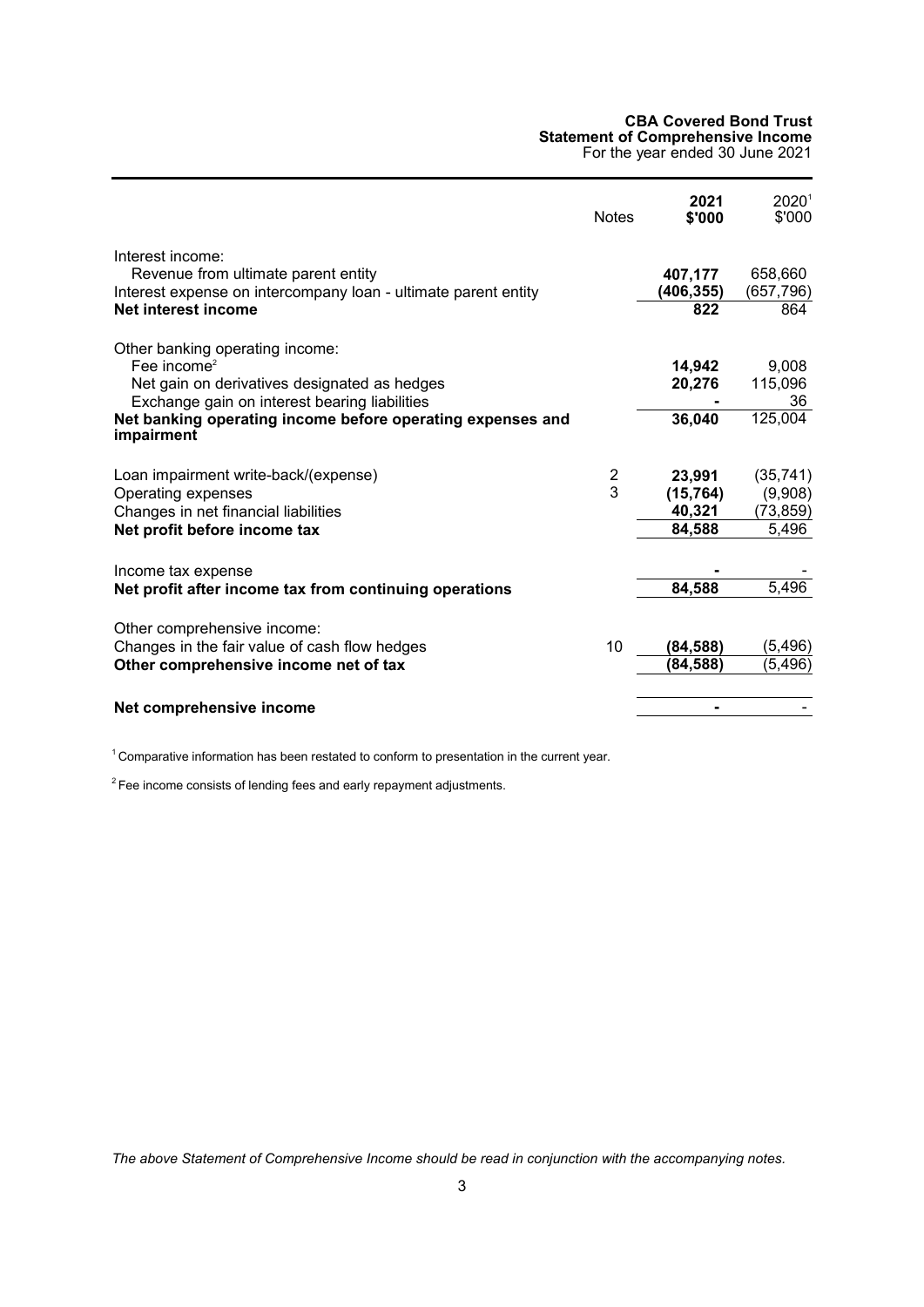#### **CBA Covered Bond Trust Balance Sheet** As at 30 June 2021

<span id="page-5-0"></span>

|                                                                                                          | <b>Notes</b> | 2021<br>\$'000                   | $2020^{\circ}$<br>\$'000         |
|----------------------------------------------------------------------------------------------------------|--------------|----------------------------------|----------------------------------|
| <b>Assets</b><br>Cash and cash equivalents                                                               |              | 4,719,132                        | 2,252,742                        |
| Other assets                                                                                             | 5            | 706,700                          | 761,203                          |
| Derivative assets                                                                                        | 6            | 2,980,386                        | 4,717,890                        |
| Loans and other receivables                                                                              | 7            | 27,037,334                       | 35,388,228                       |
| <b>Total assets</b>                                                                                      |              | 35,443,552                       | 43,120,063                       |
| <b>Liabilities</b><br>Trade and other payables<br>Derivative liabilities<br><b>Financial liabilities</b> | 8<br>6<br>9  | 188,971<br>434,936<br>34,819,645 | 312,747<br>148,189<br>42,659,127 |
| Trust corpus <sup>2</sup><br><b>Total liabilities</b>                                                    |              | 35,443,552                       | 43,120,063                       |
| <b>Net assets</b>                                                                                        |              |                                  |                                  |

<sup>1</sup> Comparative information has been restated to conform to presentation in the current year.

 $2$  Trust corpus of \$200 has been rounded to \$nil.

*The above Balance Sheet should be read in conjunction with the accompanying notes.*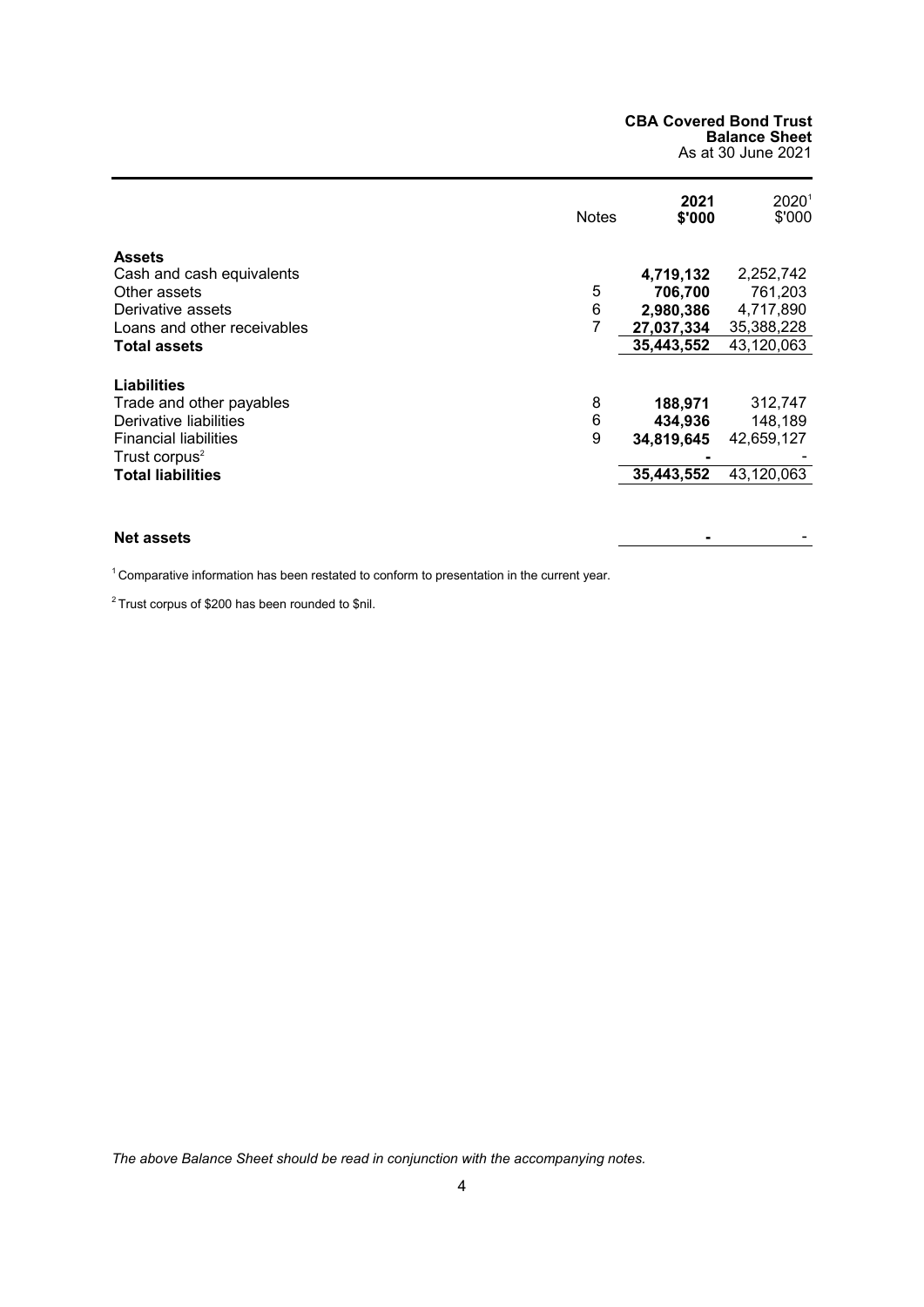#### **CBA Covered Bond Trust Statement of Changes in Equity** For the year ended 30 June 2021

<span id="page-6-0"></span>

|                                                        | Total<br>equity <sup>1</sup> |
|--------------------------------------------------------|------------------------------|
| Balance at 1 July 2019 <sup>2</sup>                    |                              |
| Net profit after income tax from continuing operations | 5,496                        |
| Changes in the fair value of cash flow hedges          | (5, 496)                     |
| Balance at 30 June 2020 <sup>2</sup>                   |                              |
| Balance at 1 July 2020                                 |                              |
| Net profit after income tax from continuing operations | 84,588                       |
| Changes in the fair value of cash flow hedges          | (84,588)                     |
| Balance at 30 June 2021                                |                              |

 $1$ Under Australian Accounting Standards (AAS), trust corpus is classified as a financial liability rather than equity. As a result, there was no equity at the start or the end of the year.

 $2$  Comparative information has been restated to conform to the presentation in the current year.

*The above Statement of Changes in Equity should be read in conjunction with the accompanying notes.*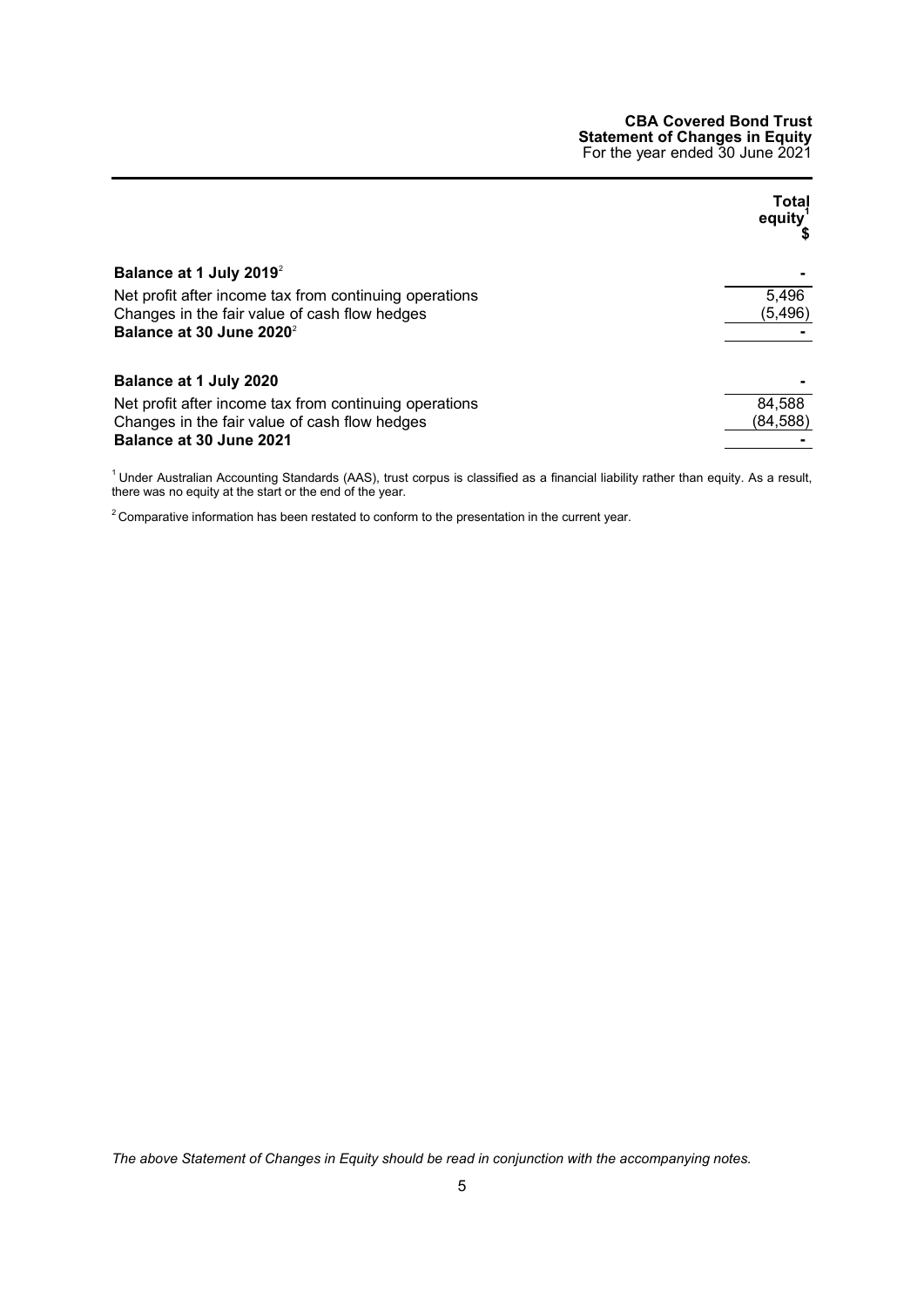#### **CBA Covered Bond Trust Statement of Cash Flows**

For the year ended 30 June 2021

<span id="page-7-0"></span>

|                                                        | <b>Notes</b> | 2021<br>\$'000 | 2020 <sup>1</sup><br>\$'000 |
|--------------------------------------------------------|--------------|----------------|-----------------------------|
| Cash flows from operating activities:                  |              |                |                             |
| Net profit before income tax                           |              | 84,588         | 5,496                       |
| Changes in the fair value of cash flow hedges          |              | (84, 588)      | (5, 496)                    |
| Net gain on derivatives designated as hedges           |              | (20, 276)      | (115,096)                   |
| Net impairment movement on loans and other receivables |              | (23, 991)      | 35,741                      |
| Net movement on financial liabilities                  |              | 44,267         | 79,355                      |
| Net increase/(decrease) in hedge interest receivable   |              | 31,000         | (12,691)                    |
| Net decrease in interest receivable                    |              | 39,291         | 29,994                      |
| Net decrease in other assets                           |              | 5,224          | 51                          |
| Net (decrease) in interest payable                     |              | (34, 496)      | (5,072)                     |
| Net (decrease) in other payables                       |              | (148, 376)     | (55, 929)                   |
| Changes in operating assets and liabilities            |              | (191, 945)     | (49, 143)                   |
| Net cash (used in) operating activities                |              | (107, 357)     | (43, 647)                   |
| Cash flows from investing activities:                  |              |                |                             |
| Payment for acquisition of securitised mortgages       |              |                | (8,922,708)                 |
| Receipts on loans to ultimate parent entity            |              | 8,443,970      | 6,031,615                   |
| Net cash provided by/(used in) investing activities    |              | 8,443,970      | (2,891,093)                 |
| Cash flows from financing activities:                  |              |                |                             |
| Proceeds from loans from ultimate parent entity        | 14(a)        | 59,057         | 4,718,699                   |
| Repayment of loans to ultimate parent entity           | 14(a)        | (5,929,280)    | (418, 763)                  |
| Net cash (used in)/provided by financing activities    |              | (5,870,223)    | 4,299,936                   |
|                                                        |              |                |                             |
| Net increase in cash at bank                           |              | 2,466,390      | 1,365,196                   |
| Cash at bank at beginning of year                      |              | 2,252,742      | 887,546                     |
| Cash at bank at end of year                            |              | 4,719,132      | 2,252,742                   |

<sup>1</sup> Comparative information has been restated to conform to presentation in the current year.

*The above Statement of Cash Flows should be read in conjunction with the accompanying notes.*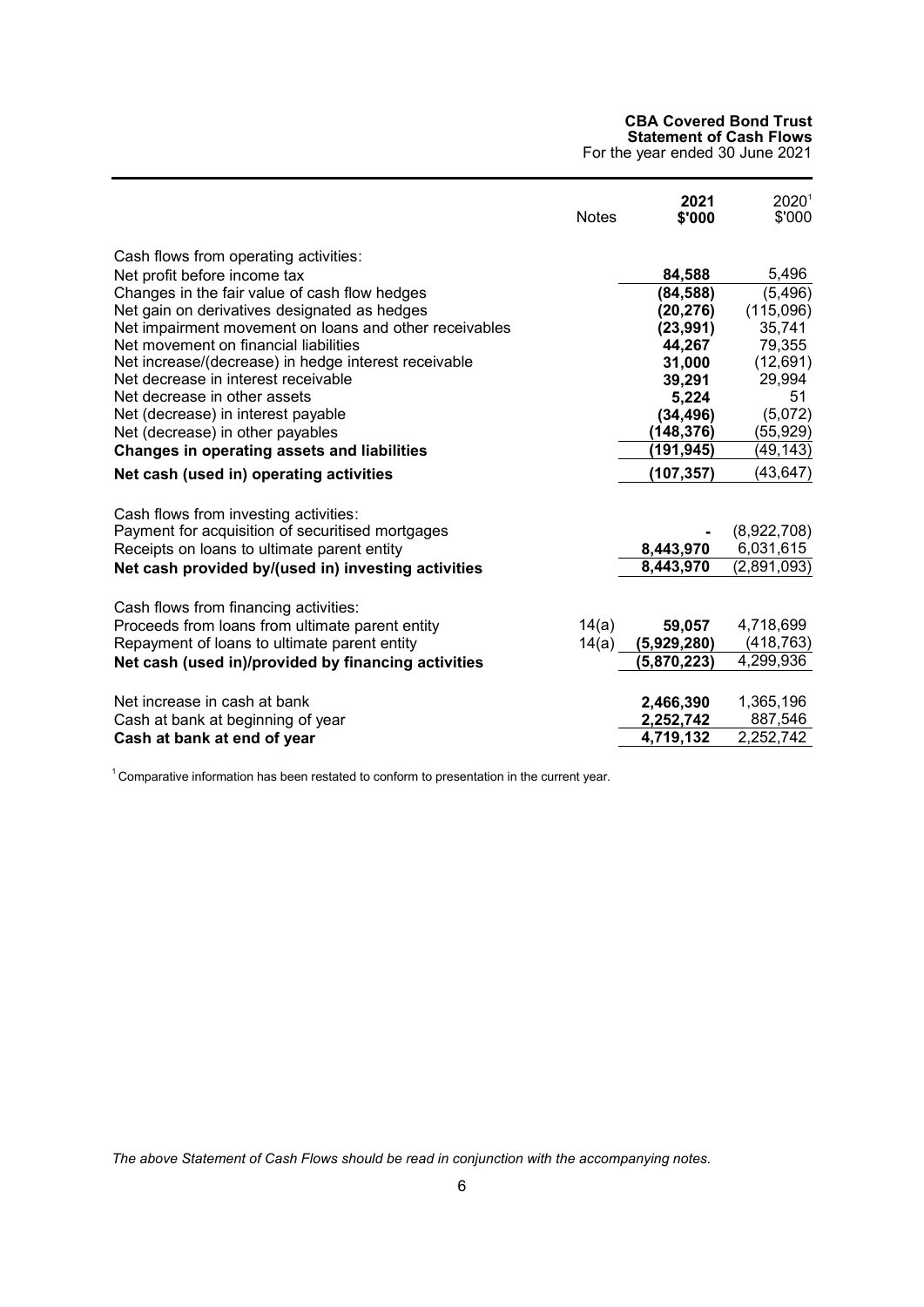## <span id="page-8-0"></span>**1 Summary of significant accounting policies**

#### **(a) General information**

The General Purpose Financial Statements ("the Financial Statements") of CBA Covered Bond Trust ("the Trust") for the financial year ended 30 June 2021 were approved and authorised for issue by the Board of Directors of Securitisation Advisory Services Pty Limited ("the Manager") on 25 October 2021. The Directors of the Manager have the power to amend and reissue the Financial Statements.

The Trust was constituted and commenced operations in accordance with the Establishment Deed on 13 November 2011 ("the Programme Date") for the purpose of acquiring mortgage loan rights from the Commonwealth Bank of Australia ("the Bank") with monies borrowed from the Bank to fund such acquisitions, including the granting of guarantees and security in respect of any covered bonds issued by the Bank in connection with the covered bonds programme. The Trustee of the Trust is Perpetual Corporate Trust Limited.

The *Banking Act 1959* ("the Banking Act") allows Australian banks to issue covered bonds for funding purposes.

Covered bonds are secured, senior, soft or hard bullet securities that provide investors with recourse to both the issuing institution and an underlying, revolving collateral pool. Covered bond noteholders rank pari passu with other senior secured noteholders of the issuing bank.

The Trust will continue until, and will terminate on, the Vesting Date. The Vesting Date means the earliest of the following dates to occur:

- (i) the date which is 80 years after the date of the constitution of the Trust;
- (ii) the date on which the Trust terminates by operation of law or in accordance with the Establishment Deed;
- (iii) following the occurrence of a Covered Bond Guarantor Event of Default, the date on which the Security Trustee has notified the Covered Bond Guarantor in writing that it has enforced the security and has distributed all of the amounts, which it is required to distribute under the Security Deed.

The Trust is domiciled in Australia. The address of its principal office is Ground Floor, Tower 1, 201 Sussex Street, Sydney NSW 2000, Australia.

The ultimate parent entity of the Manager and the Trust is the Commonwealth Bank of Australia ACN 123 123 124.

#### **(b) Basis of preparation**

The Financial Statements have been prepared in accordance with the Australian Accounting Standards and Interpretations issued by the Australian Accounting Standards Board ("AASB"). The Trust is a for-profit entity for the purpose of preparing the Financial Statements.

The Financial Statements of the Trust also comply with International Financial Reporting Standards ("IFRS") as issued by the International Accounting Standards Board ("IASB").

The functional and presentation currency of the Trust has been determined to be Australian Dollars (AUD) as this currency best reflects the economic substance of the underlying events and circumstances relevant to the Trust.

The Financial Statements have been prepared using a historical cost basis.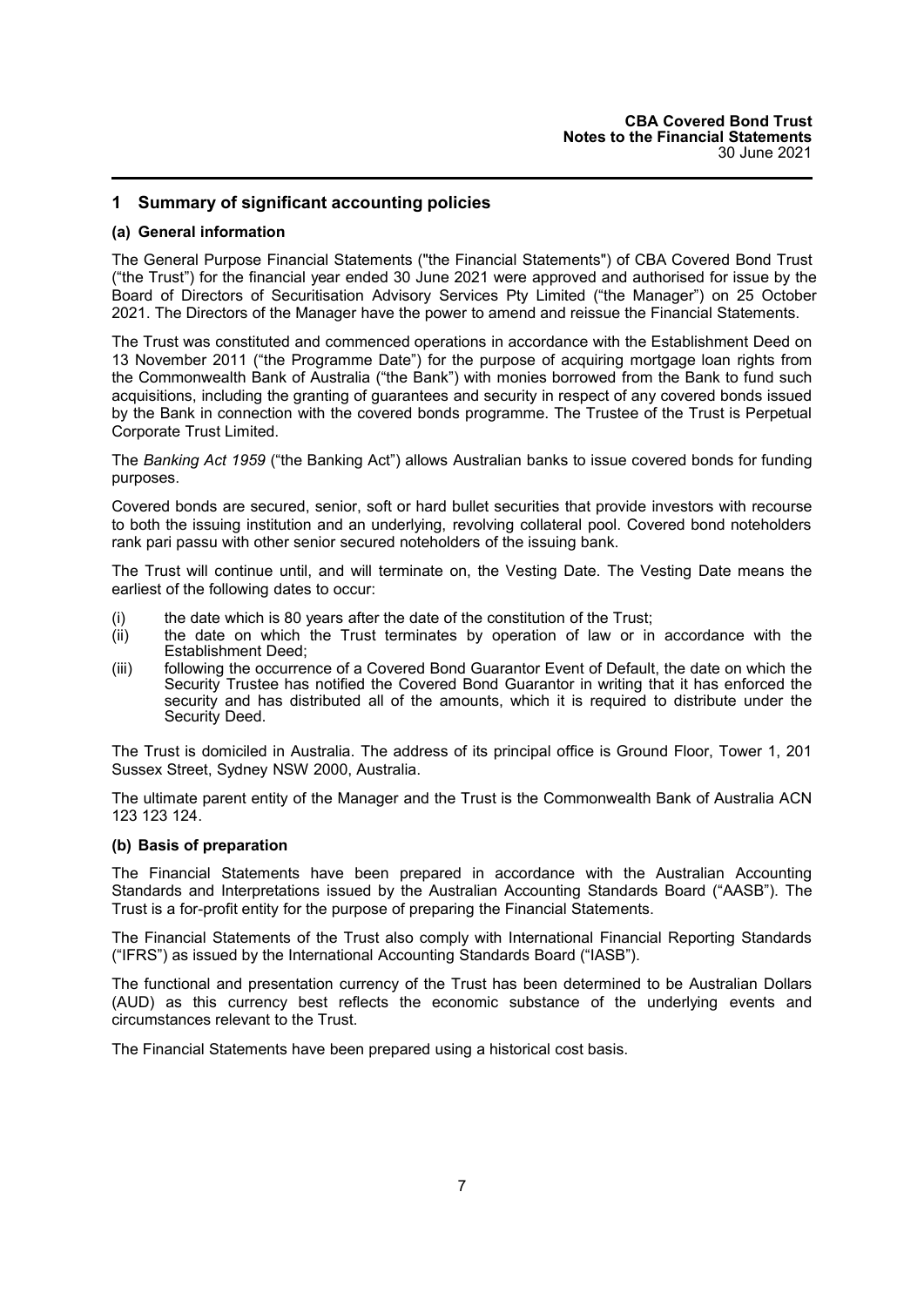#### **(c) Future Accounting Developments**

Certain new accounting standards and interpretations have been published that are not mandatory for the 30 June 2021 reporting period and have not been early adopted by the Trust. The Trust's assessment of the impact of these new standards and interpretations is set out below.

There are no other AASB interpretations that are effective subsequent to the 2021 financial year-end that would have a material impact on the results or financial position of the Trust.

#### **AASB 101** *Presentation of Financial Statements*

AASB 101 *Presentation of Financial Statements* has been amended to clarify that a liability is classified as non-current if an entity has the right at the end of the reporting period to defer settlement of the liability for at least 12 months after the reporting period, and such right has substance. The amendments also clarify that settlement of a liability refers to a transfer to the counterparty that results in the extinguishment of the liability. The amendments will apply to the Trust with effect from 1 July 2022, but will not have an impact.

#### **AASB 2019-3** *Amendments to Australian Accounting Standards - Interest Rate Benchmark Reform*

#### **Background**

Interbank offered rates (IBORs), such as the London Interbank Offered Rate (LIBOR), are subject to reform and will transition to alternative risk-free reference rates (RFRs). In March 2021, the UK Financial Conduct Authority (FCA) announced the date on which LIBOR will cease, after which representative LIBOR rates will no longer be available. The cessation date for all tenors of GBP, CHF, EUR and JPY LIBOR and the one week and two-month tenors for USD LIBOR is 31 December 2021. The cessation date for the remaining USD LIBOR tenors is 30 June 2023.

In October 2018, the Commonwealth Bank of Australia ("the Group") formed the Interest Rate Benchmark Reform Program (the Program). The Program includes a formal governance structure to ensure clear accountability for all decisions, and incorporates the requisite risk, treasury, finance, legal, business, and support functions.

#### **Accounting amendments and the impact on financial reporting**

AASB 2019-3 *Amendments to Australian Accounting Standards - Interest Rate Benchmark Reform* amended hedge accounting requirements to provide relief from potential effects of the uncertainty caused by the interest rate benchmark reform. The amendments addressed the accounting effects of uncertainty in the period leading up to reform. The Trust early adopted the amendments for the year ended 30 June 2020.

AASB 2020-8 *Amendments to Australian Accounting Standards - Interest Rate Benchmark Reform - Phase 2* was issued in September 2020. The amendments apply only to those changes to financial instruments and hedging relationships, that are a direct consequence of IBOR reform and where cash flows are amended on an economically basis. The amendments apply to the Trust with effect from 1 July 2021.

The Trust has limited designated hedge relationships where hedged items and/or hedging instruments reference LIBOR subject to cessation, as such the impact of the reform is expected to be minimal.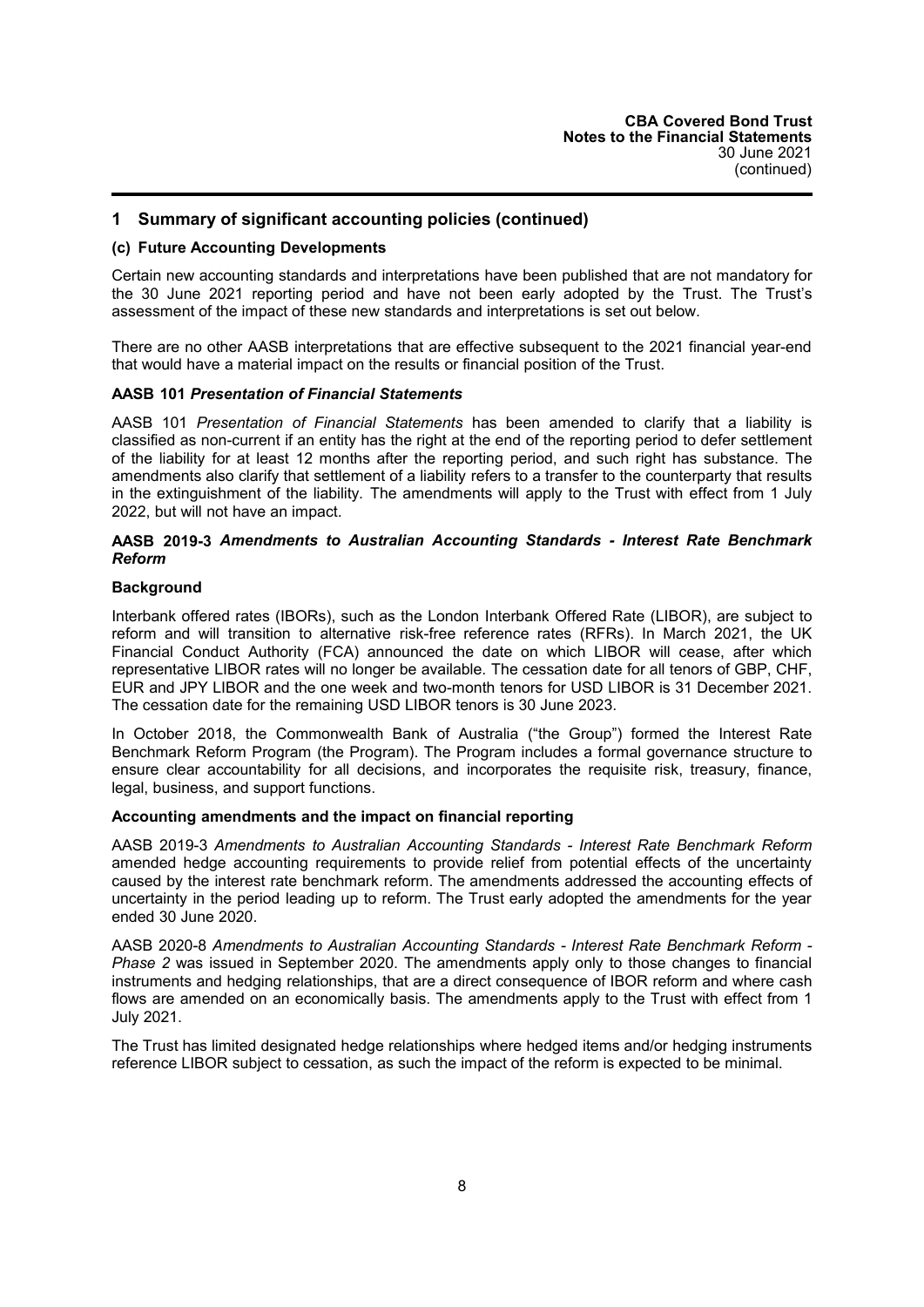#### **(c) Future Accounting Developments (continued)**

#### **Other accounting developments**

Other amendments to existing standards that are not yet effective are not expected to result in significant changes to accounting policies.

#### **(d) Offsetting**

Income and expenses are only offset in the Statement of Comprehensive Income if permitted under the relevant accounting standard. Financial assets and liabilities are offset and the net amount is presented in the Balance Sheet if, and only if, there is a legally enforceable right to offset the recognised amounts, and there is an intention to settle on a net basis, or to realise the asset and settle the liability simultaneously.

#### **(e) Revenue and expense recognition**

Revenue is measured based on the consideration to which the Trust expects to be entitled in a contract with a customer and excludes amounts collected on behalf of third parties.

The Trust recognises revenue when a performance obligation to a customer is satisfied. The Trust recognises revenue and expenses from the following major sources:

#### *(i) Interest income*

Interest income on loans and other receivables is measured using the effective interest method. The effective interest method calculates the amortised cost of a financial instrument, and allocates the interest over the expected life of the financial instrument. Fees and transaction costs integral to loan origination are capitalised and included in interest income recognised over the expected life of the loan.

#### *(ii) Interest expense*

Finance costs relating to the loan from ultimate parent entity are measured on an accrual basis using the effective interest method.

#### **(f) Income tax**

Under current income tax legislation, the Trust is not liable for income tax provided its taxable income is fully distributed to the income unitholder.

#### **(g) Cash and cash equivalents**

Cash and cash equivalents presented in the Financial Statements comprise cash at bank. They are initially recognised at fair value and subsequently measured at amortised cost. Cash at bank earns interest at a floating rate based on daily deposit rates.

#### *Guaranteed Investment Contract account (GIC)*

The Guaranteed Investment Contract account ("GIC account") is a deposit account established to provide a guaranteed return of 1 month BBSW on deposits made into the GIC account in accordance with the CBA Covered Bond Trust Account Bank Agreement.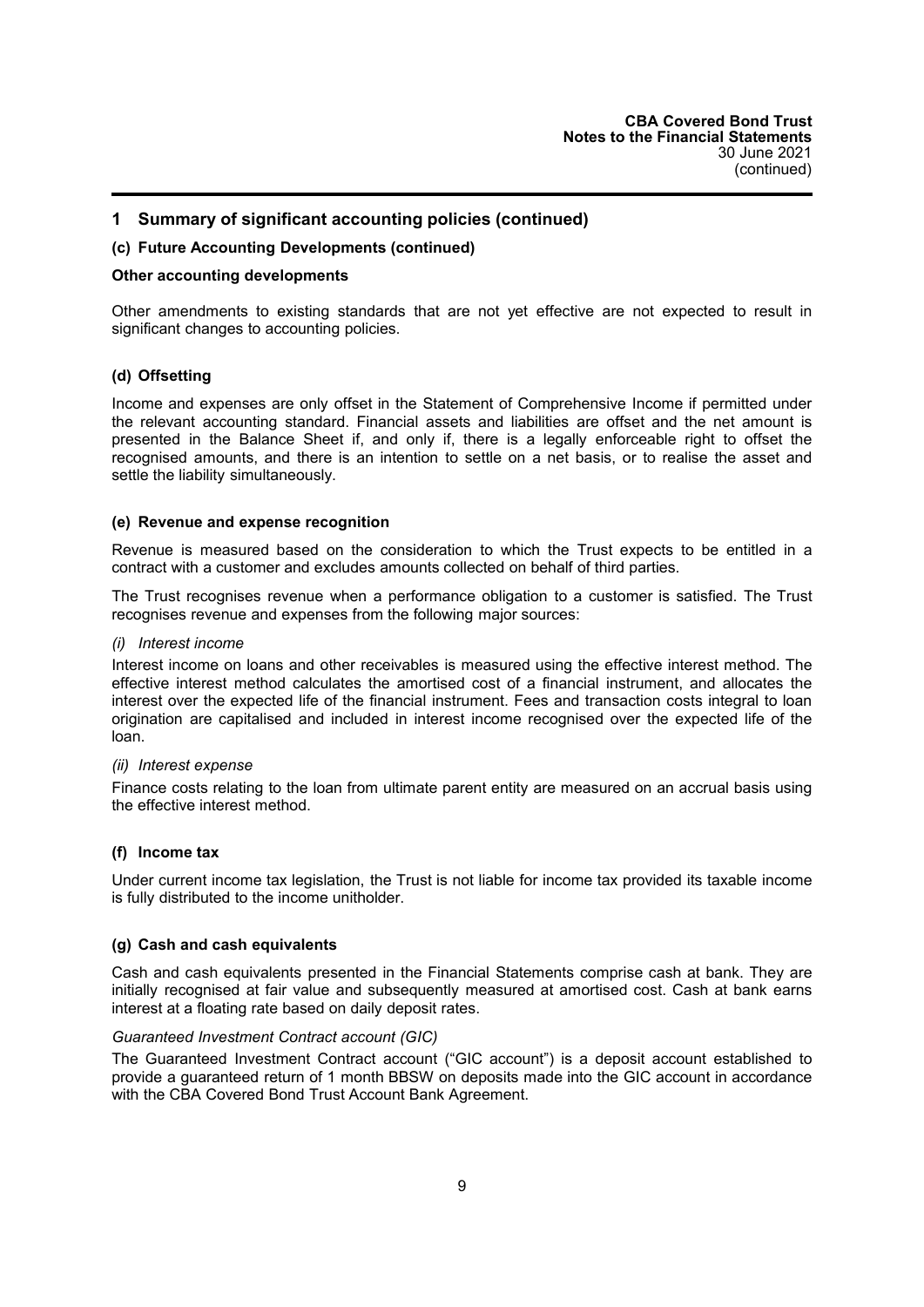#### **(g) Cash and cash equivalents (continued)**

#### *Authorised Investment account*

The Authorised Investment account is a deposit account established to hold cash for the purposes of purchasing substitution assets from the Bank in order to increase the size of the cover pool. This is in accordance with the CBA Covered Bond Trust Account Bank Agreement.

#### *Over Collateralisation account*

The Over Collateralisation account ("OC account") is a deposit account established to provide a guaranteed return of 1 month BBSW on deposits made into the OC account in accordance with the CBA Covered Bond Trust Account Bank Agreement.

#### *Swap Collateral Cash account*

The Swap Collateral Cash account is a deposit account which cash is deposited into by a swap provider as collateral to secure the performance by such swap provider of its obligations under the relevant swap agreement.

#### **(h) Financial assets and liabilities**

The Trust categorises its significant financial assets and liabilities in the following categories:

- Loans and other receivables
- Other assets, excluding prepaid expenses
- Liabilities at amortised cost interest bearing liabilities
- Derivative financial instruments

#### *(i) Loans and other receivables*

Loans and other receivables are financial assets with fixed and determinable payments that are not quoted in an active market. They include loans to the ultimate parent entity. These financial assets are held within a business model whose objective is to hold financial assets in order to collect contractual cash flows. The contractual cash flows on these financial assets comprise the payment of principal and interest only. These instruments are accordingly measured at amortised cost. Loans and other receivables are initially recognised at their fair value plus directly attributable transaction costs and are subsequently measured at amortised cost using the effective interest method and are presented net of provisions for impairment.

Under Australian Accounting Standards, securitised loans originated by the Bank and held by the Trust, are not permitted to be derecognised from the books of the Bank's Financial Statements. Accordingly, transactions and balances have been classified as intra-group assets, liabilities, revenues and expenses. This applies to transactions which have taken place with either the Bank or entities within the Group.

Mortgage loans rights are classified as amounts due from the ultimate parent entity.

#### *Impairment*

Provisions are recognised in accordance with the AASB 9 expected credit loss ("ECL") approach. A description of the key components of the Trust's AASB 9 impairment methodology is provided below.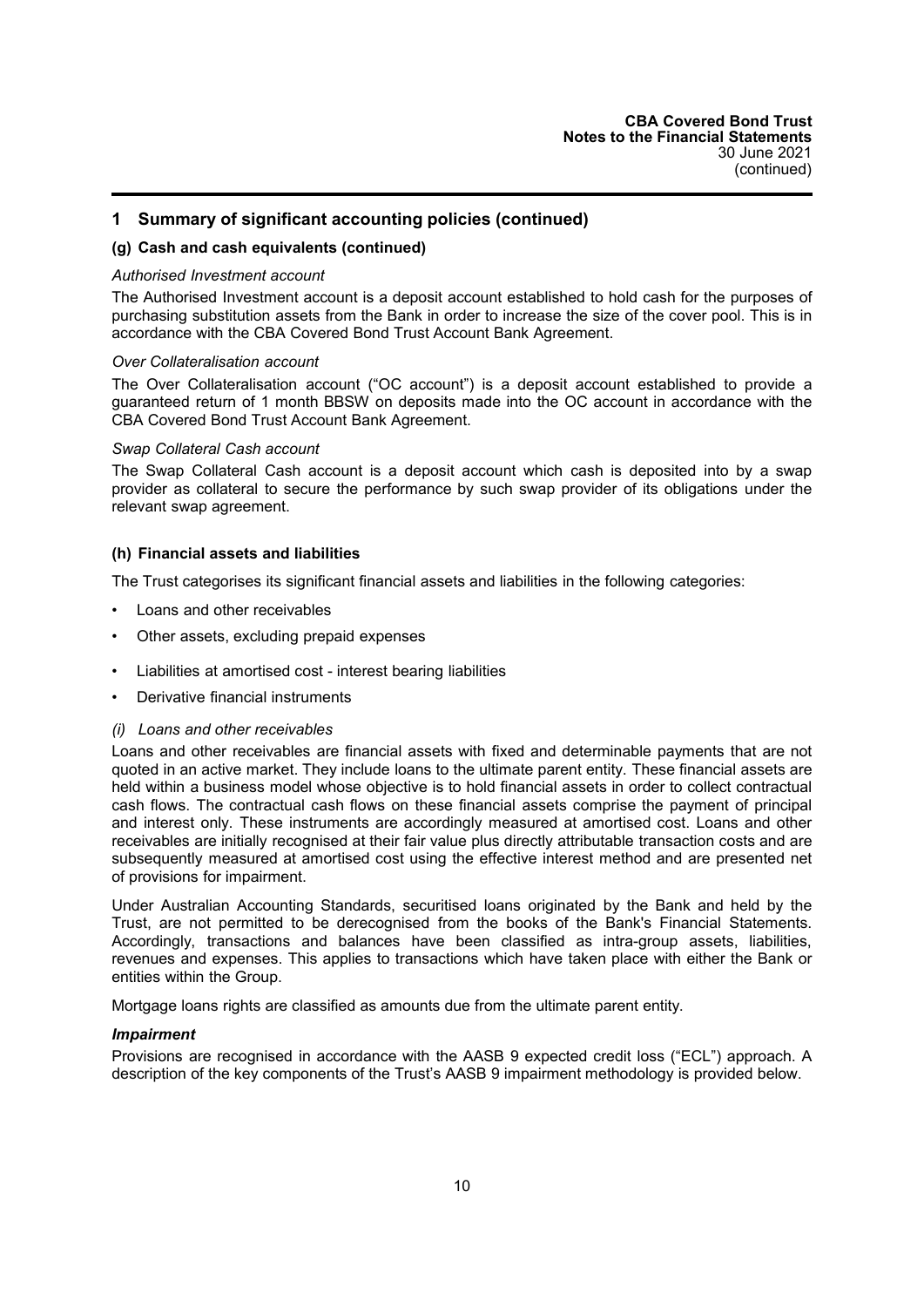#### **(h) Financial assets and liabilities (continued)**

#### *ECL model*

The ECL model applies to all financial assets measured at amortised cost. The model uses a three-stage approach to recognition of expected credit losses. Financial assets migrate through these stages based on changes in credit risk since origination:

- *Stage 1: 12 months ECL - performing financial assets* On origination, an impairment provision equivalent to 12 months ECL is recognised. 12 months ECL is the credit losses expected to arise from defaults occurring over the next 12 months.
- *Stage 2: Lifetime ECL - performing financial assets that have experienced a significant increase in credit risk ("SICR")* Financial assets that have experienced a SICR since origination are transferred to Stage 2 and an impairment provision equivalent to lifetime ECL is recognised. Lifetime ECL is the credit losses expected to arise from defaults occurring over the remaining life of financial assets. If credit quality improves in a subsequent period such that the increase in credit risk since origination is no longer considered significant the exposure is reclassified to Stage 1 and the impairment provision reverts to 12 months ECL.
- *Stage 3 - Lifetime ECL - non-performing financial assets* Financial assets in default are transferred to Stage 3 and an impairment provision equivalent to lifetime ECL is recognised. This includes assets that are considered credit impaired as well as assets that are considered to be in default but are not credit impaired.

Credit losses for financial assets in Stage 1 and Stage 2 are assessed for impairment collectively, whilst those in Stage 3 are subjected to either collective or individual assessment of ECL.

Interest revenue is recognised on gross carrying amounts for financial assets in Stage 1 and Stage 2, and gross carrying value net of impairment provisions for financial assets in Stage 3.

#### *Significant increase in credit risk*

SICR is assessed by comparing the risk of default occurring over the expected life of the financial asset at reporting date to the corresponding risk of default at origination. The Trust considers all available qualitative and quantitative information that is relevant to assessing SICR.

#### *Definition of default, credit impaired assets and write-offs*

The definition of default used in measuring ECL is aligned to the definition used by the Bank for internal credit risk management purposes across all portfolios. Default occurs when there are indicators that a debtor is unlikely to meet contractual credit obligations to the Trust in full, or the exposure is 90 days past due. Facilities are classified as credit impaired when there is doubt as to whether the full amounts due, including interest and other amounts, will be received in a timely manner. Loans are written off when there is no reasonable expectation of recovery.

The offer or uptake of a COVID-19 related repayment deferral was not considered to constitute a default or credit impairment unless the exposure was considered to be impaired based on other available information.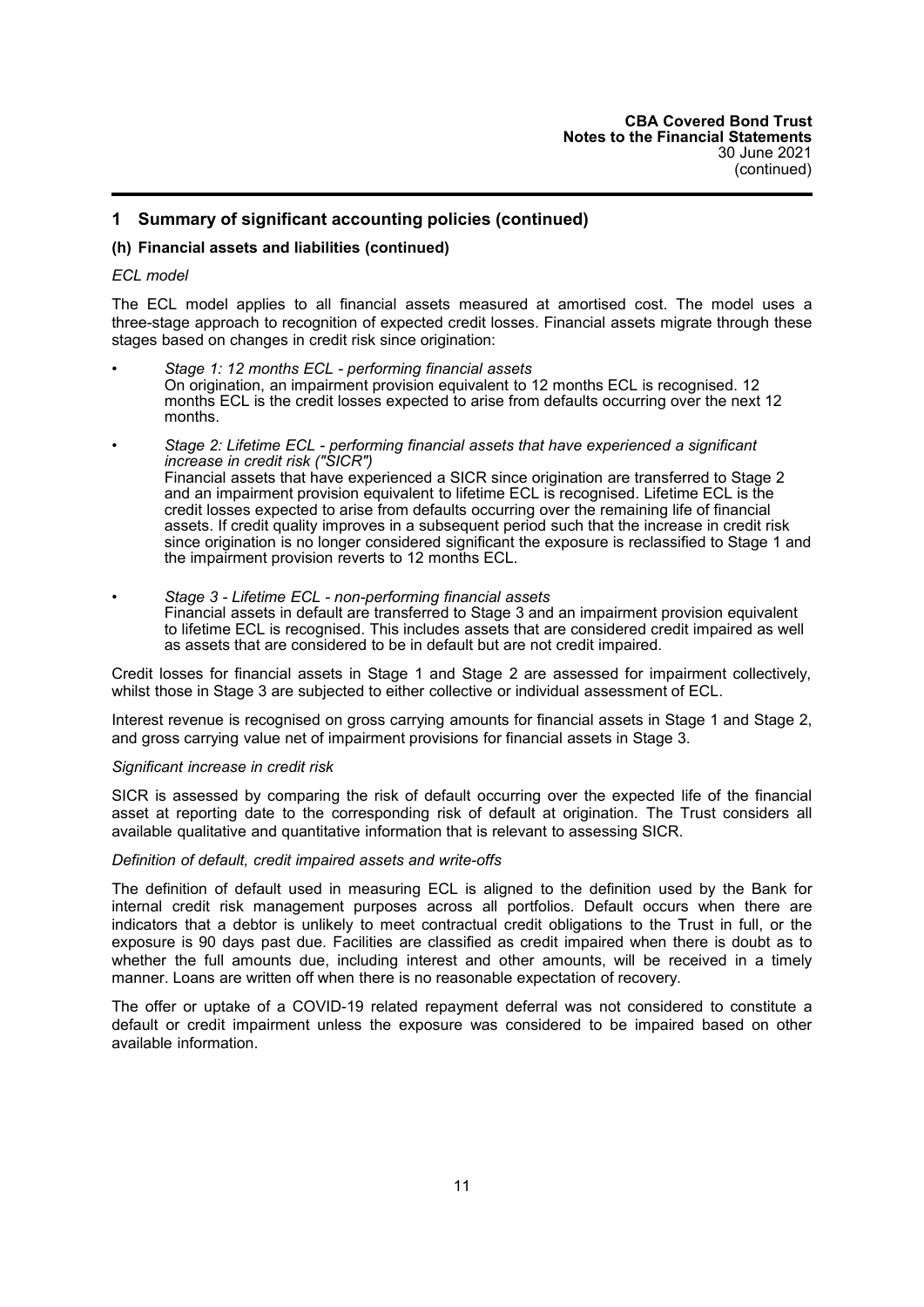#### **(h) Financial assets and liabilities (continued)**

The Bank, as ultimate parent entity of the Trust, has developed and tested AASB 9 models, which the Trust used to calculate impairment provisions. Models have been independently validated and approved by the Group's Loan Loss Provisioning Committee and the Board Audit Committee. The Trust assessed impairment using the above methodology for cash and cash equivalents, loans to ultimate parent entity, interest receivable and collections of principal, interest and fees receivable.

#### *ECL measurement*

ECL is a probability weighted expected credit loss estimated by evaluating a range of possible outcomes and taking into account the time value of money, past events, current conditions and forecasts of future economic conditions. The Trust uses the following four alternative macroeconomic scenarios to reflect an unbiased probability-weighted range of possible future outcomes in estimating ECL:

- Central scenario: This scenario considers economists' and Central Bank forecasts as well as the Group's base case assumptions used in business planning and forecasting. This scenario assumes that domestic activity restrictions related to COVID-19, when imposed, are either brief, or in line with past experience, economic activity and jobs recover quickly upon lifting of the restrictions;
- Downside scenario: This scenario contemplates the potential impact of possible, but less likely, adverse macroeconomic conditions, resulting from further nationwide outbreaks of COVID-19 and accompanying sustained periods of hard lockdowns and slow economic recovery;
- Upside scenario: This scenario is included to account for the potential impact of remote, more favourable macroeconomic conditions; and
- Severe downside scenario: This scenario contemplates the potentially severe impact of remote, extremely adverse macroeconomic conditions.

Weights are assigned to each scenario based on management's best estimate of the proportion of potential future loss events that each scenario represents. The same economic scenarios and probability weights apply across all portfolios. The Group's assessment of SICR also incorporates the impact of multiple probability-weighted future forecast economic scenarios on exposures' internal risk grades using the same four forecast macroeconomic scenarios as described above.

#### *(ii) Other assets, excluding prepaid expenses*

Other assets include collections of principal, interest and fees receivable from the ultimate parent entity as well as other unrealised income receivable and are recorded at the cash value to be realised when settled.

#### *(iii) Liabilities at amortised cost - interest bearing liabilities*

For each covered bond issuance by the Bank there is a corresponding intra-group loan between the Trust and the Bank. The intra-group loans are denominated in Australian dollars and foreign currencies. The Trust also has a demand loan, which represents the over-collateralised amount of the cover pool. They are initially recognised at fair value, net of transaction costs incurred and subsequently measured at amortised cost using the effective interest method. When fair value hedge accounting is applied to interest bearing liabilities, the carrying values are adjusted for changes in fair value related to the hedged risks.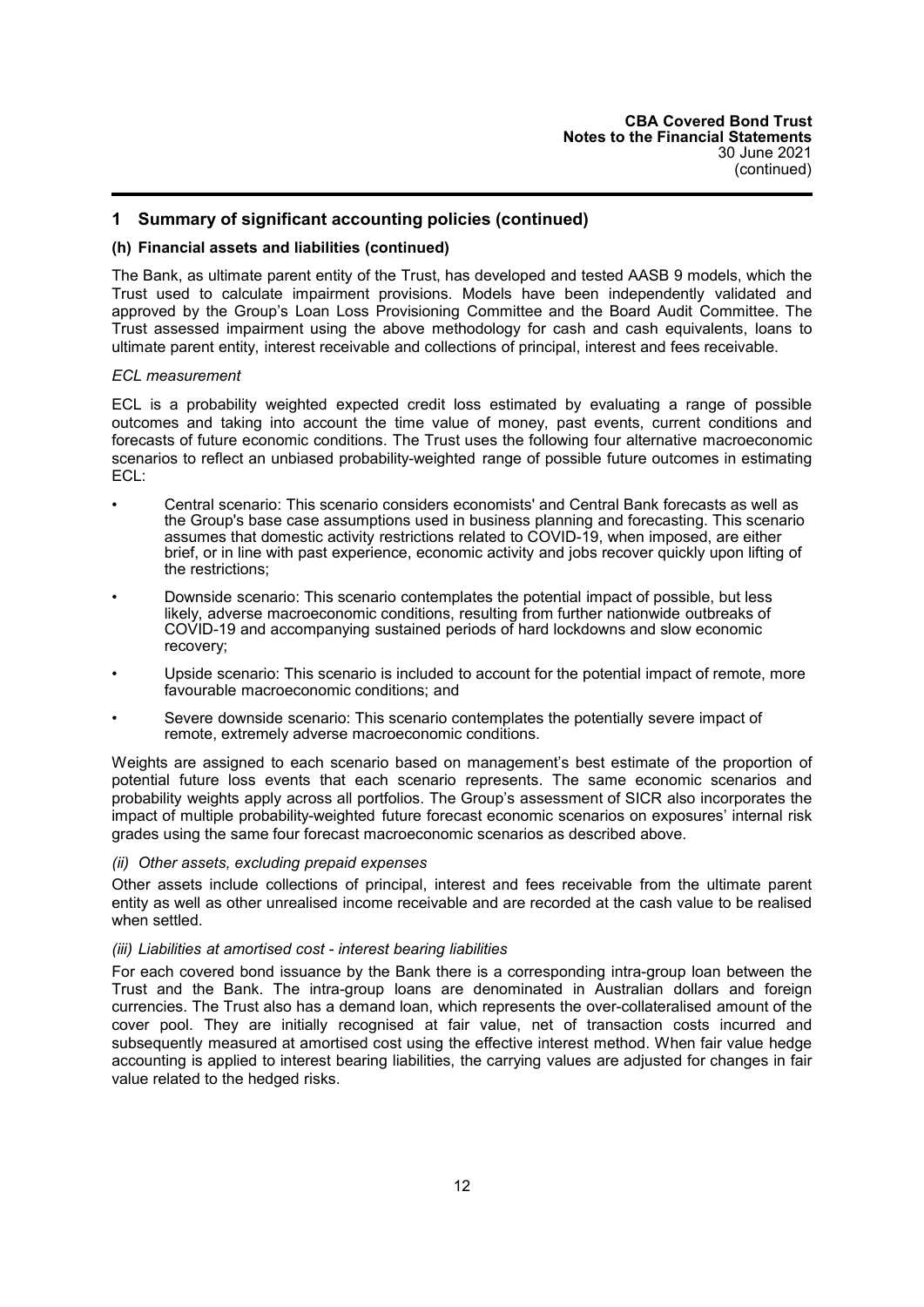#### **(h) Financial assets and liabilities (continued)**

## *(iv) Derivative financial instruments*

The Trust holds derivative financial instruments that comprise interest rate swaps and cross-currency swaps to manage exposures to interest rate and currency risks. They are initially measured at fair value. Subsequent to initial recognition, gains or losses on derivatives are recognised in profit or loss, unless they are entered into for hedging purposes and designated into a cash flow hedge. The valuation techniques include the use of discounted cash flow analysis and other market accepted valuation models. A positive revaluation amount of a contract is reported as an asset and a negative revaluation amount of a contract as a liability. Changes in fair value of the derivatives are reflected in profit or loss immediately as they occur unless a derivative is designated within a cash flow hedging relationship. Derivative assets and derivative liabilities are recognised at fair value and disclosed separately on the Balance Sheet.

Under Australian Accounting Standards, the securitised mortgage loans held by the Trust are not permitted to be derecognised from the financial statements of the originator. Derecognition is not permitted because the Bank provides interest rate swaps to the Trust and as a result retains exposure to substantially all the risks and rewards of the securitised loans. Under AASB 9, the Bank and the Trust should therefore not separately recognise the interest rate swaps in its entity-level Financial Statements.

Interest rate swaps and associated payments/receipts are therefore treated as part of imputed loans and intra-group interest, other than interest rate swaps that are designated to be in a hedging relationship.

These derivatives are held for risk management purposes and when transactions meet the criteria for hedge accounting they are classified into one of the two hedge accounting models: fair value hedge accounting or cash flow hedge accounting as appropriate.

The Bank will be required to post collateral on hedging derivatives with the Trust on these hedging derivatives, or novate the derivatives to other, appropriately rated counterparts in the event that the Bank's credit rating falls below specified thresholds. The thresholds for collateral posting vary between two and three notches from the current rating, depending on the ratings agency. The thresholds for novation vary between four and six notches from the current rating, depending on the ratings agency. The fair value of funding these collateral arrangements has been recognised in the Trust's funding valuation adjustment.

#### *Hedging strategy and hedge accounting*

The Trust's Risk Management Strategy is to manage market risks within risk limits to minimise profit and capital volatility. The use of derivative and other hedging instruments for hedging purposes gives rise to potential volatility in profit or loss because of mismatches in the accounting treatment between derivative and other hedging instruments and the underlying exposures being hedged. The Trust's objective is to reduce volatility in profit or loss by applying hedge accounting.

Sources of hedge ineffectiveness affecting hedge accounting are due to differences in discounting between the hedged items and the hedging instruments, which include credit valuation adjustments, funding valuation adjustments and collateralisation valuation adjustments.

No other sources of hedge ineffectiveness have arisen during the year.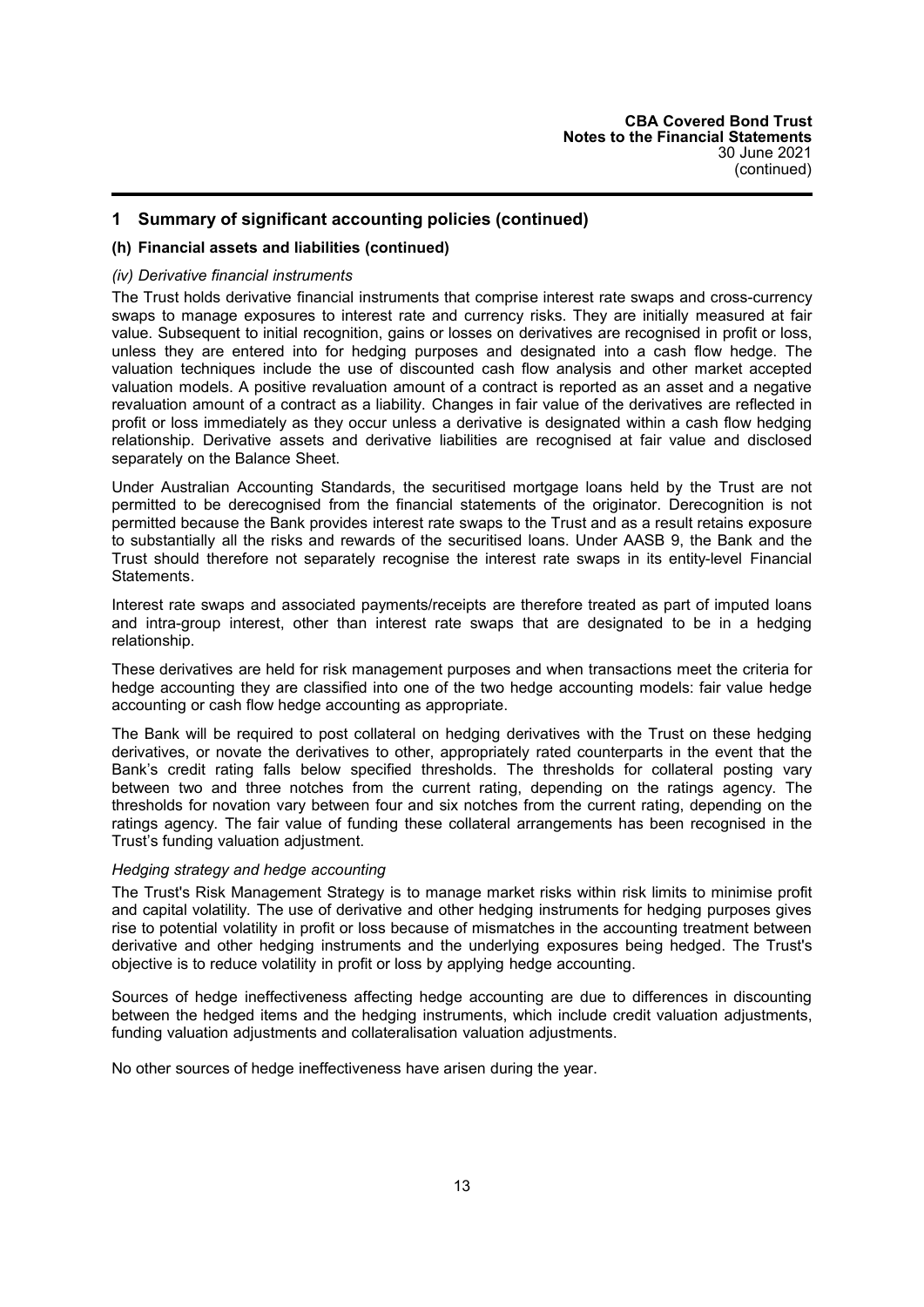#### **(h) Financial assets and liabilities (continued)**

#### *(v) Financial guarantee*

The Trust provides a financial guarantee in respect of interest and principal payable under the terms of the covered bonds issued by the Bank which will be triggered following the service of a notice to pay on the Bank under the terms of the covered bond programme. The financial guarantee is initially measured at the fair value of the consideration received, and subsequently at the higher of the amount initially recognised less cumulative amortisation recognised in the Income Statement, and the expected credit loss recognised under AASB 9.

#### *Derecognition of financial assets and liabilities*

The derecognition of a financial asset takes place when the Trust no longer controls the contractual rights that comprise the financial asset, which is normally the case when it is sold, or all the cash flows attributable to the asset are passed through to an independent third party and the risks and rewards have substantially been transferred.

The derecognition of a financial liability takes place when, and only when, it is extinguished, which is when the obligation specified in the contract is discharged, cancelled or expires.

## **(i) Excess servicing fee payable to the income unitholder**

Excess servicing fee payable to the income unitholder is accrued on a monthly basis as the excess income after all expenses have been accrued, except for unrealised gains or losses arising from fair value of financial instruments and impairment on loans and other receivables.

Excess servicing fee income represents the residual income of the Trust payable to the sole income unitholder, the Bank. Such income is offset with the interest income received on loans to the ultimate parent entity in the Financial Statements.

In accordance with the Trust Deed, the Trust distributes its distributable (taxable) income, and any other amounts determined by the Manager, to the income unitholder, the Bank.

#### **(j) Trust capital**

Trust corpus - the beneficial interest in the Trust is divided into two units: one capital unit and one income unit. The income unit is a separate class of unit to the capital unit.

#### *Capital unit*

The capital unitholder in the Trust is the Bank.

The beneficial interest in the Trust represented by the capital unit is in each asset of the Trust (other than the beneficial interests in the asset represented by the income unit).

#### *Income unit*

The income unitholder in the Trust is the Bank. The beneficial interest represented by the income unit is limited to due but unpaid excess distribution.

Under Australian Accounting Standards (AAS), trust corpus is classified as a financial liability rather than equity. On this basis, the comparative information in the Balance Sheet and the Statement of Changes in Equity has been restated to conform to presentation in the current year.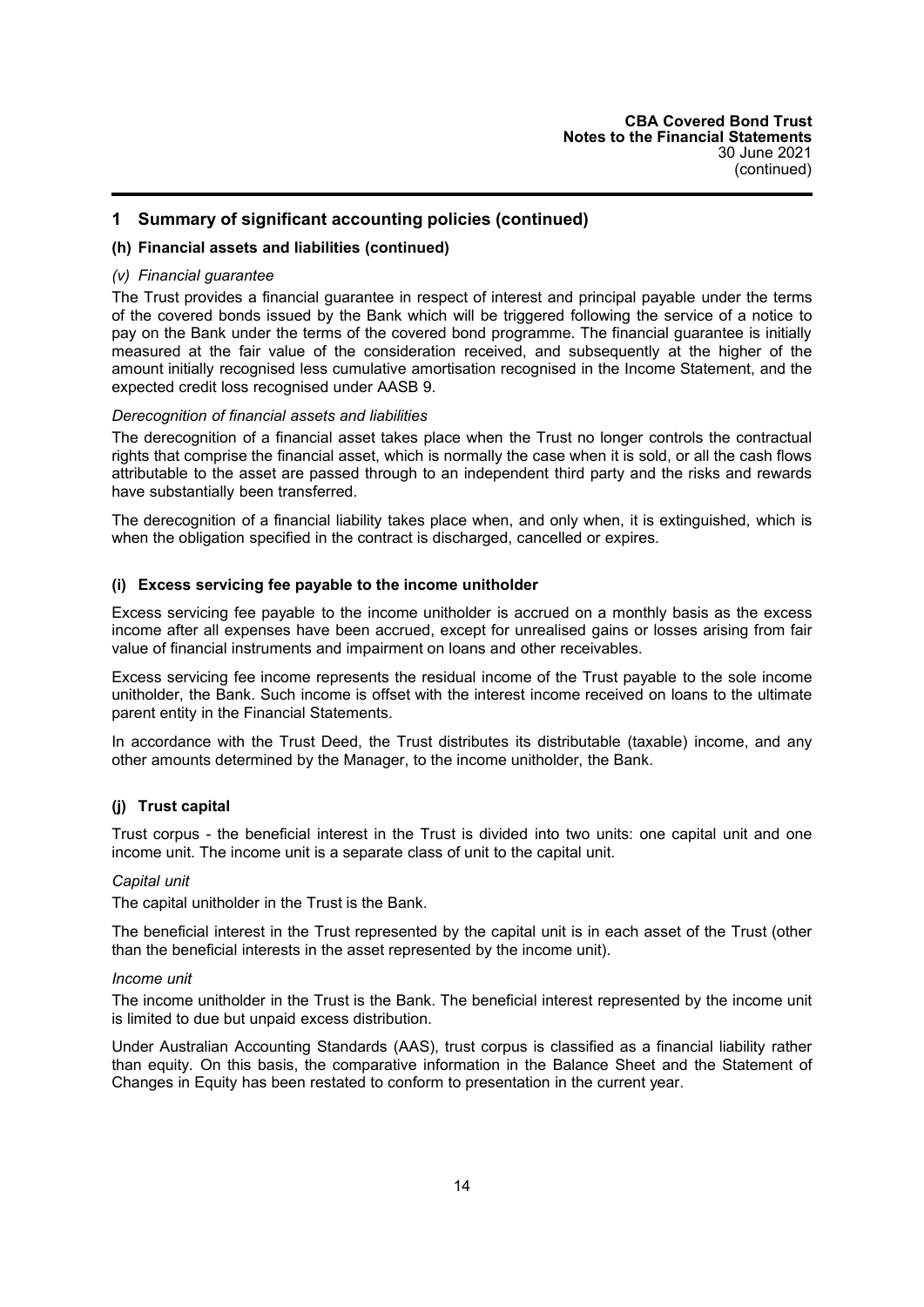#### **(j) Trust capital (continued)**

The Trust has been structured to earn a net interest income each year. Non-cash losses are retained in the Trust and are expected to reverse over time. The classification of trust corpus does not alter the underlying economic interest of the unitholders in the net assets/liabilities and comprehensive income attributable to unitholders of the Trust.

#### **(k) Critical judgements and estimates**

Critical accounting judgements and estimates are involved in calculating AASB 9 provisions for impairment, and the funding valuation adjustment for the fair value of derivative financial instruments, which are provided in Note 1(h). No other transactions or balances were subject to critical estimates or judgements during the financial year.

## **(l) Comparative figures**

<span id="page-16-0"></span>Where necessary, comparative figures have been adjusted to conform with changes in presentation in these Financial Statements.

## **2 Provision for impairment losses**

|                                                         | 2021<br>\$'000 | 2020<br>\$'000 |
|---------------------------------------------------------|----------------|----------------|
| <b>Collective provision</b>                             |                |                |
| Opening balance                                         | 63,153         | 27,412         |
| Net collective provision                                | (23,991)       | 35,741         |
| <b>Closing balance</b>                                  | 39,162         | 63,153         |
| <b>Total provisions for impairment loss</b>             | 39,162         | 63,153         |
|                                                         | 2021<br>\$'000 | 2020<br>\$'000 |
| Impairment on loan and other receivables                |                |                |
| Impairment expense                                      | (23, 991)      | 35,741         |
| Total impairment expenses on loan and other receivables | (23, 991)      | 35,741         |

Due to the substitution of non-performing or delinquent mortgage loans in the cover pool with performing loans in order to meet the asset coverage test as described in Note 11(b), the majority of the credit exposures as at 30 June 2021 are classified in Stage 1 \$26,426,611,000 (2020:\$32,701,194,000) with the remaining in Stage 2 \$641,016,000 (2020: \$2,749,538,000) and \$7,669,000 (2020: \$136,000) in Stage 3.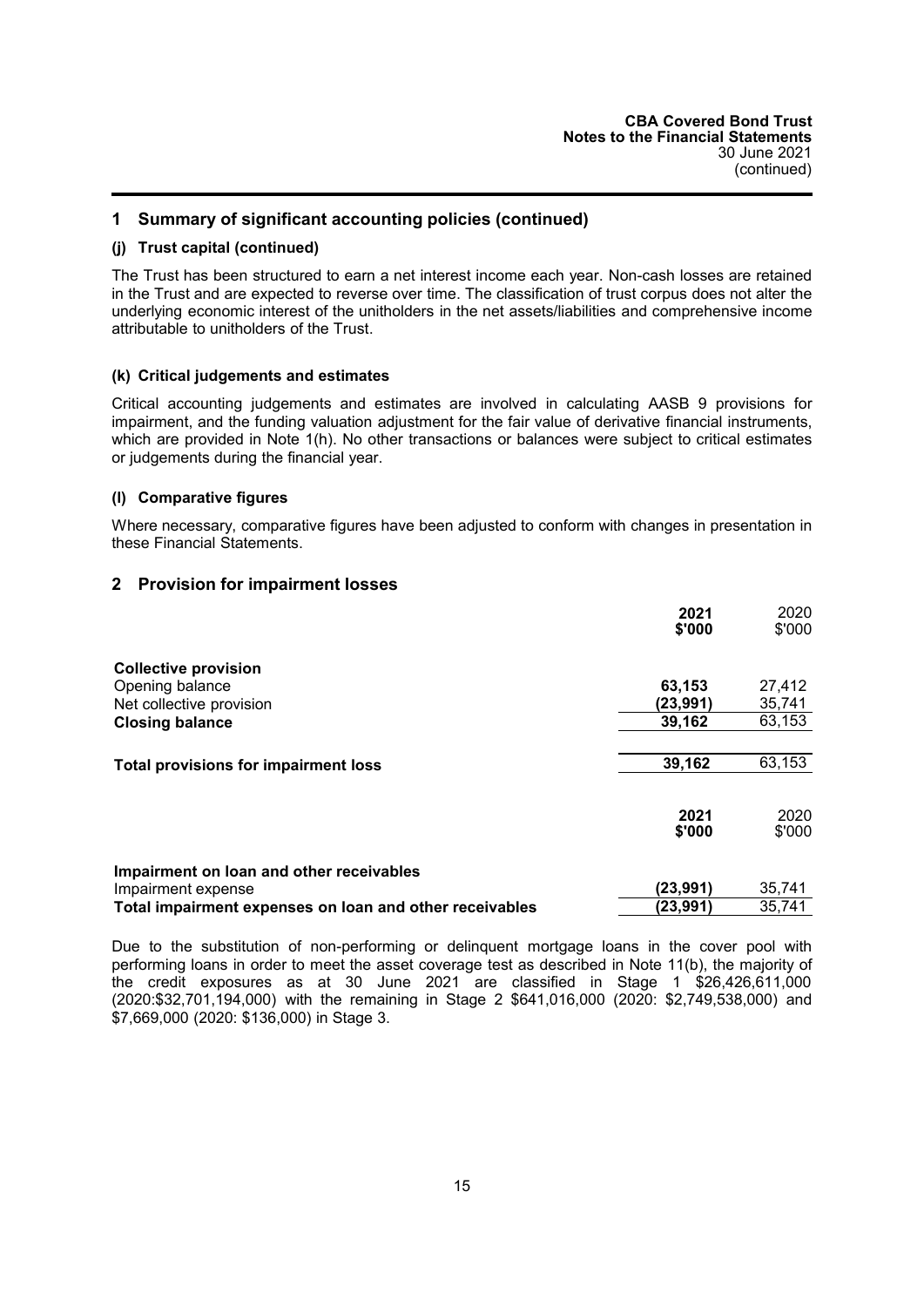## <span id="page-17-0"></span>**3 Operating expenses**

|                                                         | 2021<br>\$'000 | 2020<br>\$'000 |
|---------------------------------------------------------|----------------|----------------|
| Manager fees - related party                            | 8.218          | 7,893          |
| Trustee fees                                            | 257            | 256            |
| Other expenses                                          | 810            | 1,237          |
| Amortisation of deferred transaction costs <sup>1</sup> | 6.479          | 522            |
| <b>Total operating expenses</b>                         | 15.764         | 9,908          |

 $1$  One-off increase in amortisation is due to an alignment of amortisation method (being on a straight-line basis) for both hedged exposures and hedging derivatives.

## **4 Remuneration of auditor**

|                                                                                                                                   | 2021<br>\$        | 2020<br>\$        |
|-----------------------------------------------------------------------------------------------------------------------------------|-------------------|-------------------|
| Non-audit fees<br>Audit fees                                                                                                      | 157,736<br>33,349 | 141,885<br>32,377 |
| <b>Other assets</b><br>5.                                                                                                         |                   |                   |
|                                                                                                                                   | 2021<br>\$'000    | 2020<br>\$'000    |
| Deferred transaction costs                                                                                                        |                   | 6.479             |
| Excess servicing fees receivable - ultimate parent entity                                                                         | 59,095            |                   |
| Interest receivable on loans to ultimate parent entity<br>Collections of principal interest and fees receivable - ultimate parent | 22,638            | 37,201            |
|                                                                                                                                   |                   |                   |

Collections of principal, interest and fees receivable - ultimate parent entity **626,167** 718,036 Less: Provision for impairment losses **(1,200)** (513)<br> **Total other assets (1,200)** (513) **Total other assets** 

The amounts are due to be settled within twelve months of the Balance Sheet date.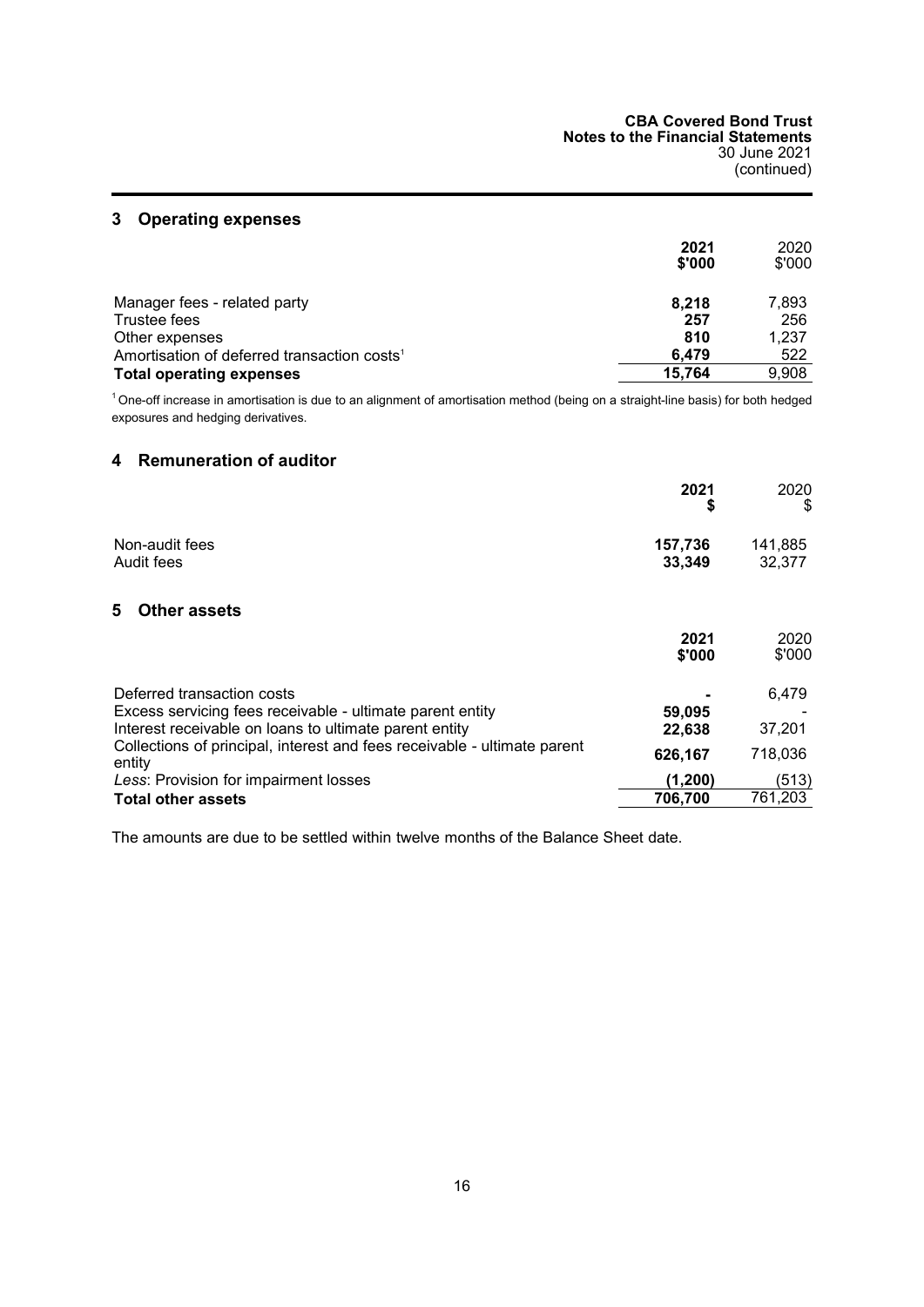## **6 Derivative financial instruments**

## **Hedging instruments**

The following table details the Trust's hedging instruments by the hedge relationship which they are designated and the type of risk being hedged.

<span id="page-18-0"></span>

|                                                         |                                    | 2021                      |                                                           |                                                               | 2020               |                                                    |                                                 |
|---------------------------------------------------------|------------------------------------|---------------------------|-----------------------------------------------------------|---------------------------------------------------------------|--------------------|----------------------------------------------------|-------------------------------------------------|
| <b>Hedging Instruments</b>                              | <b>Hedged Risk</b>                 | <b>Notional</b><br>\$'000 | <b>Fair Value</b><br><b>Derivative</b><br>Asset<br>\$'000 | <b>Fair Value</b><br><b>Derivative</b><br>Liability<br>\$'000 | Notional<br>\$'000 | <b>Fair Value</b><br>Derivative<br>Asset<br>\$'000 | Fair Value<br>Derivative<br>Liability<br>\$'000 |
| Fair value hedges                                       |                                    |                           |                                                           |                                                               |                    |                                                    |                                                 |
| Interest rate swap                                      | Interest rate                      | 1,184,000                 | 52,254                                                    | (95)                                                          | 1,184,000          | 82,296                                             | (405)                                           |
| Cross currency swap                                     | Interest rate and foreign exchange | 22,664,022                | 2,882,414                                                 | (176,093)                                                     | 26,514,565         | 4,558,303                                          | (14,333)                                        |
| Total fair value hedges                                 |                                    | 23,848,022                | 2,934,668                                                 | (176,188)                                                     | 27,698,565         | 4,640,599                                          | (14, 738)                                       |
| <b>Cash flow hedges</b>                                 |                                    |                           |                                                           |                                                               |                    |                                                    |                                                 |
| Interest rate swap                                      | Interest rate                      | 1,400,000                 | 290                                                       |                                                               | 1,400,000          |                                                    | (2,068)                                         |
| Cross currency swap                                     | Foreign exchange                   | 2,953,695                 | 45,428                                                    | (258, 748)                                                    | 3,070,850          | 77,291                                             | (131, 383)                                      |
| Total cash flow hedges                                  |                                    | 4,353,695                 | 45,718                                                    | (258,748)                                                     | 4,470,850          | 77,291                                             | (133, 451)                                      |
| <b>Total hedging instrument</b><br>assets/(liabilities) |                                    | 28,201,717                | 2,980,386                                                 | (434,936)                                                     | 32,169,415         | 4,717,890                                          | (148, 189)                                      |

<sup>1</sup> Includes derivatives that are designated as a hedging instrument in both fair value and cash flow hedge relationships.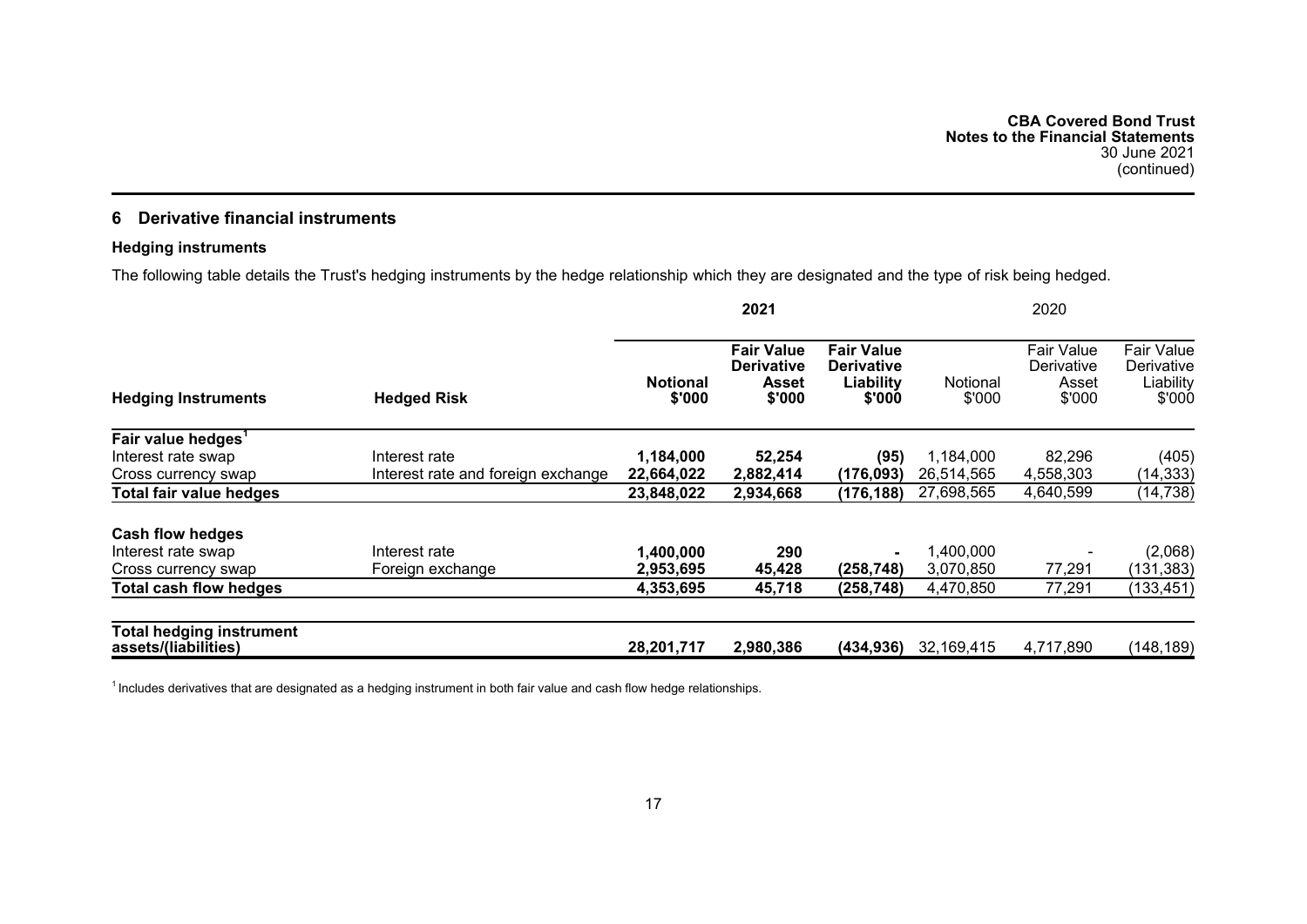## **6 Derivative financial instruments (continued)**

The table below provides maturity analysis of notional values of the Trust's hedging instruments by the type of hedge relationship in which they are designated and the type of risk being hedged.

|            |                                            |                                |                      |                                            | <b>Notional Amounts</b> |
|------------|--------------------------------------------|--------------------------------|----------------------|--------------------------------------------|-------------------------|
|            |                                            | Due within 1<br>year<br>\$'000 | to 5 years<br>\$'000 | Due from 1 Due beyond<br>5 years<br>\$'000 | Total<br>\$'000         |
|            | <b>Hedged Risk</b>                         |                                |                      |                                            |                         |
| Fair value |                                            |                                |                      |                                            |                         |
| hedges     | Interest rate<br>Interest rate and foreign | 700,000                        | 284,000              | 200,000                                    | 1,184,000               |
|            | exchange                                   | 5,386,132                      | 6,739,162            | 10,538,729 22,664,023                      |                         |
| Cash flow  |                                            |                                |                      |                                            |                         |
| hedges     | Interest rate                              | 1,400,000                      |                      | $\blacksquare$                             | 1,400,000               |
|            | Foreign exchange                           | 1,112,488                      | 1,841,207            | $\blacksquare$                             | 2,953,695               |

Notional Amounts

**2021**

|            |                                            | year<br>\$'000 | Due within 1 Due from 1 to Due beyond 5<br>5 years<br>\$'000 | years<br>\$'000              | Total<br>\$'000       |
|------------|--------------------------------------------|----------------|--------------------------------------------------------------|------------------------------|-----------------------|
|            | <b>Hedged Risk</b>                         |                |                                                              |                              |                       |
| Fair value |                                            |                |                                                              |                              |                       |
| hedges     | Interest rate<br>Interest rate and foreign |                | 984.000                                                      | 200,000                      | 1.184.000             |
|            | exchange                                   | 3,044,395      | 12,499,724                                                   |                              | 10,970,446 26,514,565 |
| Cash flow  |                                            |                |                                                              |                              |                       |
| hedges     | Interest rate                              |                | 1,400,000                                                    | -                            | 1,400,000             |
|            | Foreign exchange                           | 65,420         | 3,005,430                                                    | $\qquad \qquad \blacksquare$ | 3,070,850             |

The weighted average receive fixed interest rate of interest rate swaps hedging interest rate risk is 3.27% (FY20: 3.27%). The major cross currency swaps designated in hedge relationships are receive EUR / pay AUD with weighted average foreign currency rate of AUD/EUR 0.69 (FY20: 0.69).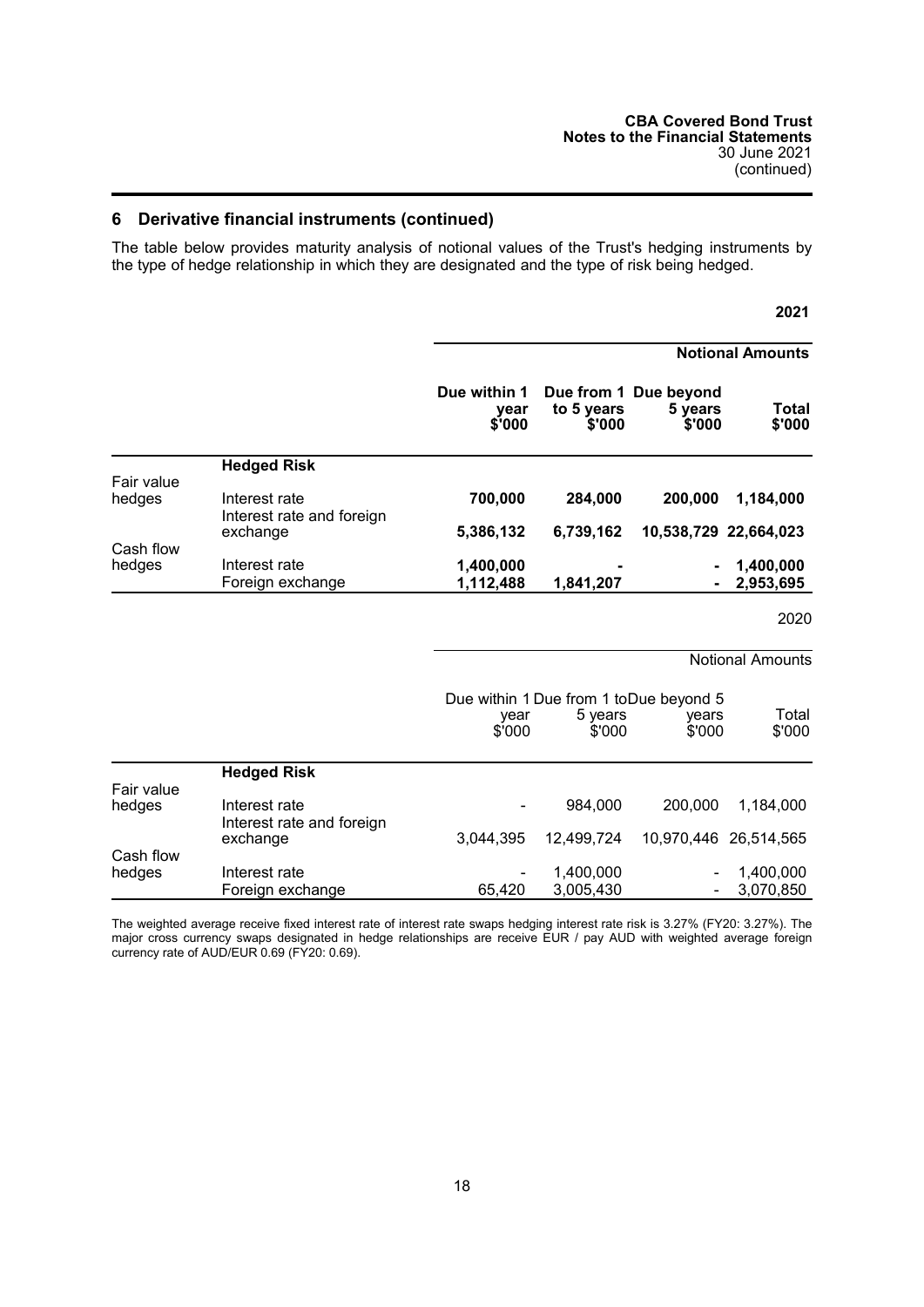## **6 Derivative financial instruments (continued)**

## **Hedged Items In Cash Flow Hedges**

The table below details the Trust's hedged items designated in cash flow by risk type being hedged.

|                                                              |                                   | 2021                                                  | 2020                                    |
|--------------------------------------------------------------|-----------------------------------|-------------------------------------------------------|-----------------------------------------|
| <b>Hedged Items</b>                                          | <b>Hedged Risk</b>                | <b>Cash Flow</b><br>Hedge<br><b>Reserve</b><br>\$'000 | Cash Flow<br>Hedge<br>Reserve<br>\$'000 |
| Interest bearing liabilities<br>Interest bearing liabilities | Interest rate<br>Foreign exchange | (700)<br>(240,972)                                    | (2,749)<br>(154, 335)                   |
|                                                              | Total                             | (241, 672)                                            | (157, 084)                              |

<sup>1</sup> Represents the accumulated effective amount of the hedging instrument deferred to cash flow hedge reserve. The cumulative amount that is related to ceased hedge relationships where the risk being hedged was interest rate risk is nil for the Trust.

#### **Hedged Items in Fair Value Hedges**

The table below provides details of the Trust's hedged items designated in fair value hedge relationships by the type of risk being hedged.

|                              |                                               |                    | 2021                                                   |                    | 2020                                                            |
|------------------------------|-----------------------------------------------|--------------------|--------------------------------------------------------|--------------------|-----------------------------------------------------------------|
| <b>Hedged Items</b>          | <b>Hedged Risk</b>                            | Carrying<br>\$'000 | <b>Fair Value</b><br>amount Adjustment $1,2$<br>\$'000 | Carrying<br>\$'000 | <b>Fair Value</b><br>amount Adjustment <sup>1,2</sup><br>\$'000 |
| Interest bearing liabilities | Interest rate<br>Interest rate<br>and foreign | 1,230,987          | 46.987                                                 | 1.261.650          | 77,650                                                          |
| Interest bearing liabilities | exchange                                      | 23,843,893         | 1,179,870                                              | 28,559,452         | 2,044,887                                                       |
|                              | Total                                         | 25,074,880         | 1,226,857                                              | 29,821,102         | 2,122,537                                                       |

 $1$  Represents the accumulated amount of the fair value adjustment included in the carrying amount. The cumulative amount that is related to ceased hedge relationships where the risk being hedged was interest rate and foreign exchange risk is nil.<br><sup>2</sup> Changes in fair value of the hedged item used as a basis to determine effectiveness. The changes items are recognised in the Income Statement.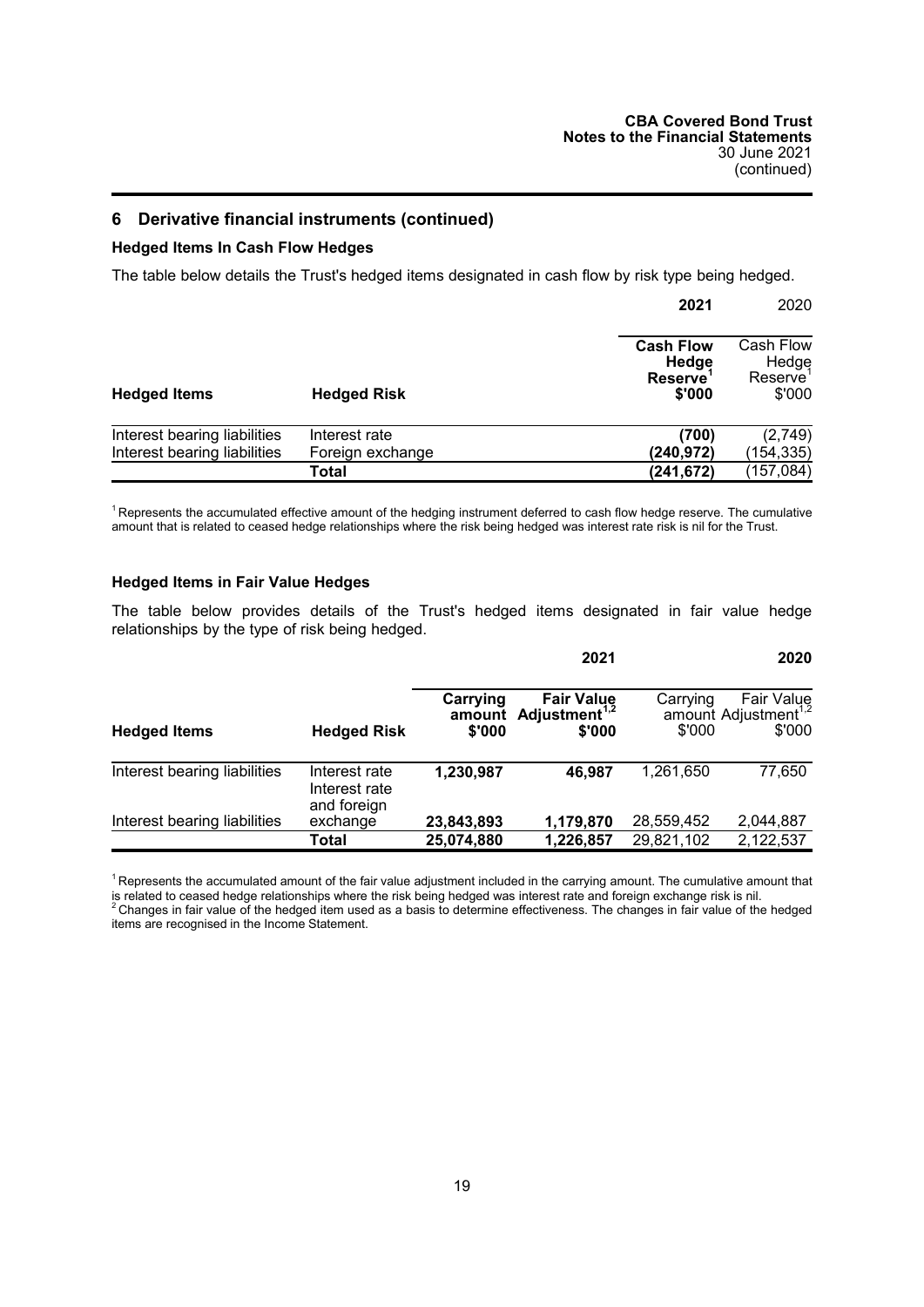## **6 Derivative financial instruments (continued)**

## **Hedge Effectiveness**

The table below details effectiveness of the Trust's hedges by the type of hedge relationship and the type of risk being hedged.

| Change in Value of<br><b>Change in Value of</b><br><b>Hedge Ineffectiveness</b><br>Hedged Item <sup>1</sup><br><b>Hedging Instrument</b><br>recognised in Income | 2021<br>Statement <sup>2</sup> |
|------------------------------------------------------------------------------------------------------------------------------------------------------------------|--------------------------------|
|                                                                                                                                                                  |                                |
| \$'000<br>\$'000                                                                                                                                                 | \$'000                         |
| <b>Fair value hedges</b>                                                                                                                                         |                                |
| Interest rate<br>30,663<br>(31, 059)                                                                                                                             | (396)                          |
| Interest rate and foreign<br>1,787,817<br>(1,766,592)<br>exchange                                                                                                | 21,225                         |
| 1,818,480<br>(1,797,651)<br><b>Total fair value hedges</b>                                                                                                       | 20,829                         |
|                                                                                                                                                                  |                                |
| <b>Cash flow hedges</b>                                                                                                                                          |                                |
| Interest rate<br>(2,049)<br>2,049                                                                                                                                |                                |
| (141,798)<br>141,245<br>Foreign exchange                                                                                                                         | (553)                          |
| 139,196<br>(139, 749)<br><b>Total cash flow hedges</b>                                                                                                           | (553)                          |
|                                                                                                                                                                  |                                |
|                                                                                                                                                                  | 2020                           |
| Change in Value of<br>Change in Value of<br><b>Hedge Ineffectiveness</b>                                                                                         |                                |
| Hedged Item $1$<br>recognised in Income<br><b>Hedging Instrument</b>                                                                                             | Statement <sup>2</sup>         |
| \$'000<br>\$'000                                                                                                                                                 | \$'000                         |
|                                                                                                                                                                  |                                |
| Fair value hedges                                                                                                                                                |                                |
| Interest rate<br>(12, 553)<br>44,738                                                                                                                             | 32,185                         |
| Interest rate and foreign                                                                                                                                        |                                |
| (705, 047)<br>787,958<br>exchange                                                                                                                                | 82,911                         |
| Total fair value hedges<br>(717, 600)<br>832,696                                                                                                                 | 115,096                        |
| Cash flow hedges<br>Interest rate<br>14                                                                                                                          |                                |
| (14)<br>69,718<br>(69, 718)<br>Foreign exchange                                                                                                                  |                                |
| (69, 704)<br>69,704<br>Total cash flow hedges                                                                                                                    |                                |

<sup>1</sup> Changes in value of hedged item for Fair value hedges is recognised in the Income Statement. Changes in value of the hedged item for Cash flow hedges is only used as basis for recognising ineffectiveness and represents the lower of the change in the hedged item and the hedging instrument.

<sup>2</sup> Hedge ineffectiveness is recognised in fair value movement of financial instruments.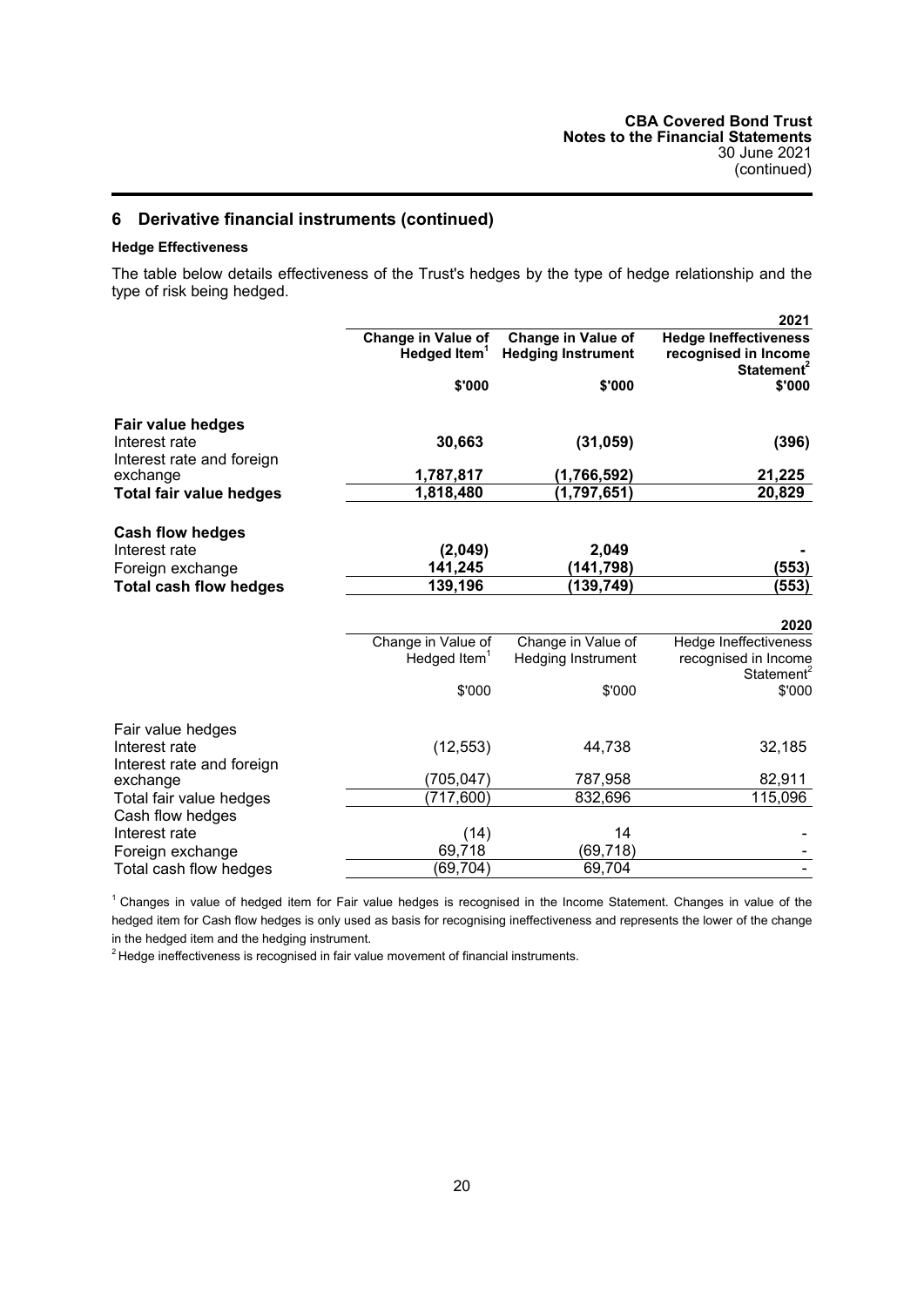<span id="page-22-1"></span><span id="page-22-0"></span>

| 7<br>Loans and other receivables                       |                |                |
|--------------------------------------------------------|----------------|----------------|
|                                                        | 2021           | 2020           |
|                                                        | \$'000         | \$'000         |
| Loans to ultimate parent entity                        | 27,075,296     | 35,450,868     |
| Less: Provision for impairment losses                  | (37.962)       | (62,640)       |
| <b>Total loans and other receivables</b>               | 27,037,334     | 35,388,228     |
| 8<br>Trade and other payables                          | 2021<br>\$'000 | 2020<br>\$'000 |
| Interest payable - ultimate parent entity              | 188,145        | 222,642        |
| Excess servicing fees payable - ultimate parent entity |                | 89,222         |
| Manager fees payable - related party                   | 662            | 731            |
| Trustee fees payable                                   | 23             | 23             |
| Other payables                                         | 141            | 129            |
| Total trade and other payables                         | 188,971        | 312,747        |

<span id="page-22-2"></span>The majority of the amounts are due to be settled within twelve months of the Balance Sheet date.

## **9 Financial liabilities**

|                                            | 2021<br>\$'000 | $2020^1$<br>\$'000 |
|--------------------------------------------|----------------|--------------------|
| Demand Loan                                | 5,659,089      | 8,613,401          |
| Intra-group loan by currency:              |                |                    |
| AUD denominated                            | 2,625,936      | 2,653,011          |
| CHF denominated                            | 146,771        | 158.749            |
| EUR denominated                            | 17,415,552     | 19,997,349         |
| <b>GBP</b> denominated                     | 4,067,705      | 4,022,824          |
| HKD denominated                            | 1.044.364      | 1.148.383          |
| NOK denominated                            | 653,330        | 649,647            |
| NZD denominated                            |                | 301.049            |
| USD denominated                            | 3,429,933      | 5,297,429          |
| Total intra-group loan <sup>2</sup>        | 29,383,591     | 34,228,441         |
| Changes in estimated financial liabilities | 18,637         | (25, 631)          |
| Cash flow hedge reserve                    | (241,672)      | (157,084)          |
| <b>Total financial liabilities</b>         | 34,819,645     | 42,659,127         |

<sup>1</sup> Comparative information has been restated to conform to presentation in the current year.

 $2$  The majority of the amounts are due to be settled more than twelve months after the Balance Sheet date.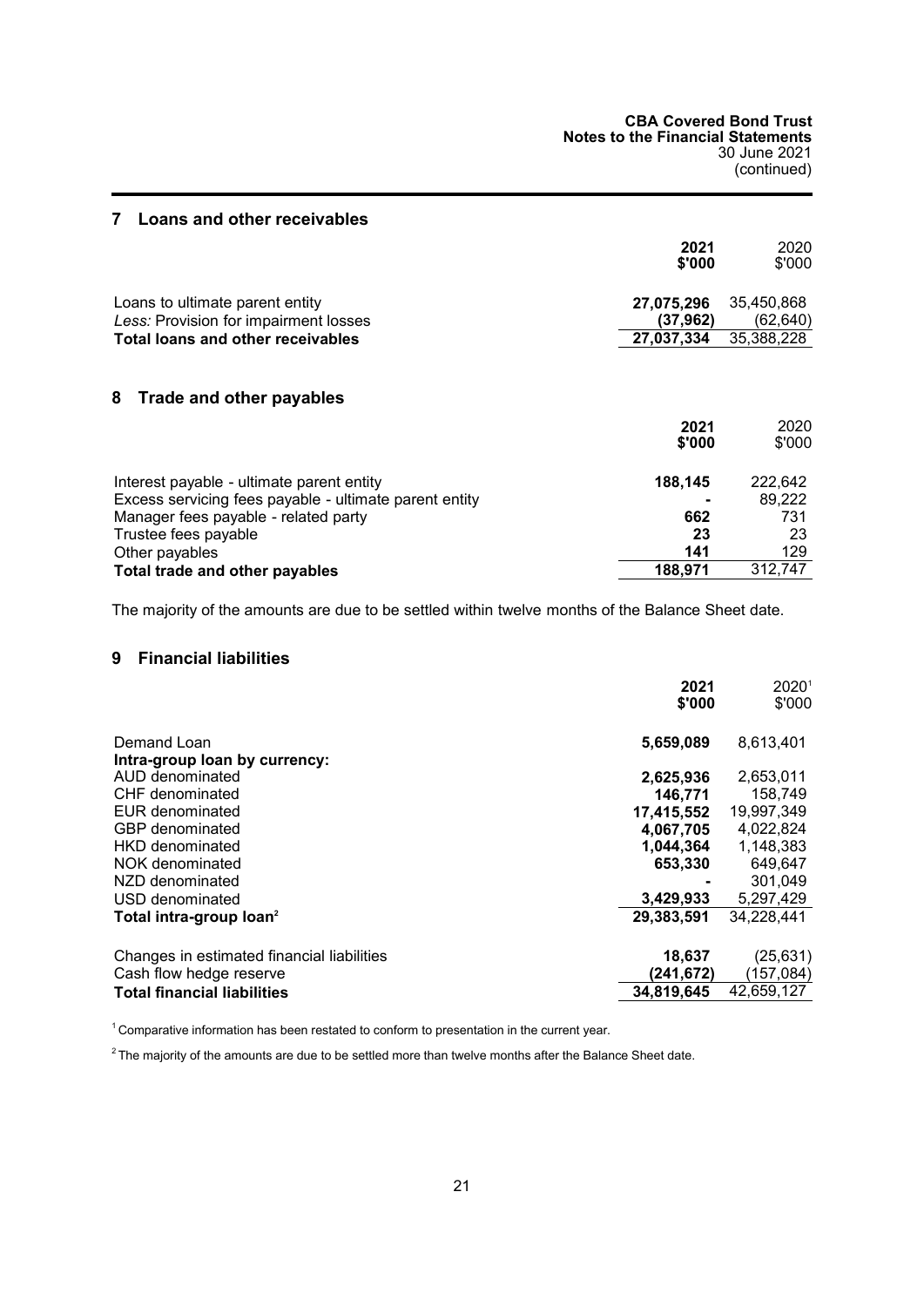## **9 Financial liabilities (continued)**

During the year, the estimated payments of medium term notes were revised based on an expected shortfall in cash flows of the Trust in accordance with the transaction documents. The estimated payments on medium term notes may increase or decrease in future periods, up to a maximum of the face value of the medium term notes. As described in Note 1(j), the Trust has restated the comparative information to reclassify the trust corpus to a financial liability. Accordingly, as the medium term notes absorb expected shortfalls in cash flows in accordance with the transaction documents, the gross carrying amount of the medium term notes held at amortised cost in the prior period was restated by \$73,859,000 an increase in movement of financial liabilities to reflect the revised estimated cash flows, as shown in the reconciliation in Note 14(a).

#### <span id="page-23-0"></span>**10 Reserves**

|                                          | <b>Cash flow</b><br>hedge<br>reserve<br>\$'000 | <b>Retained</b><br>earnings<br>\$'000 |
|------------------------------------------|------------------------------------------------|---------------------------------------|
| Balance at 1 July 2019                   | (151, 588)                                     | 151,588                               |
| Changes in the fair value of derivatives | (5,496)                                        | 5,496                                 |
| Balance at 30 June 2020                  | (157, 084)                                     | 157,084                               |
| Balance at 1 July 2020                   | (157,084)                                      | 157,084                               |
| Changes in the fair value of derivatives | (84,588)                                       | 84,588                                |
| Balance 30 June 2021                     | (241.672)                                      | 241.672                               |

#### **11 Financial risk management**

Financial risk management is the process of identifying, assessing, reporting and taking action to mitigate risks. The Trust's risks are managed under the Bank's overall risk management program which seeks to minimise the potential adverse effects of financial markets on the Bank and its subsidiaries.

The Trust has an exposure to market risk (including foreign exchange and interest rate), credit risk and liquidity risk. These risks are monitored and managed at a business unit level through the Group's Risk Management Framework.

#### **(a) Market risk**

#### *(i) Foreign exchange risk*

Foreign exchange risk arises from the possibility that changes in currency exchange rates will affect the future cash flows of financial instruments.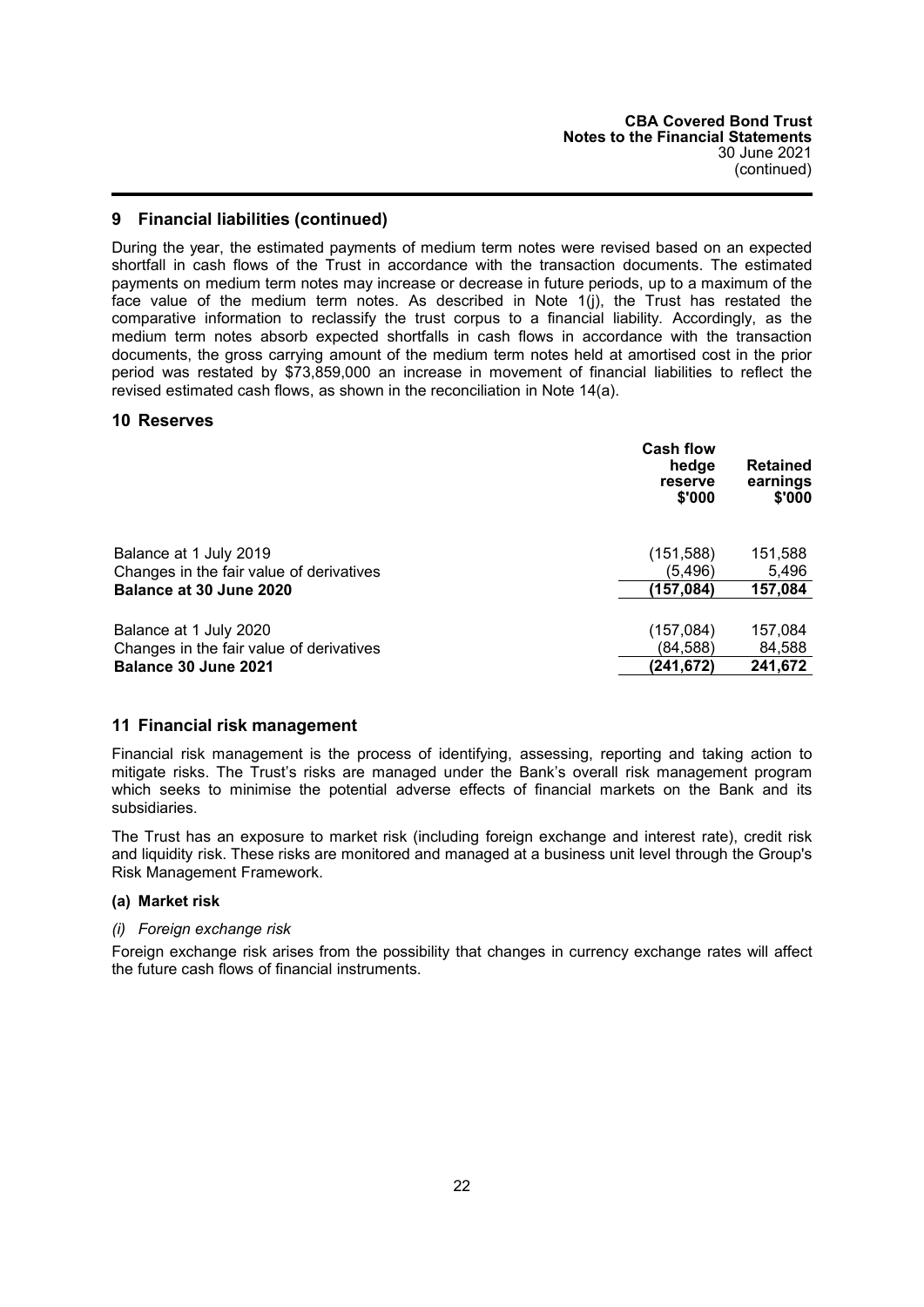### **(a) Market risk (continued)**

The Trust has intra-group loans with the ultimate parent entity representing the covered bonds issued by the Bank. Intra-group loans denominated in foreign currencies (refer Note 9) give rise to foreign exchange risk as their carrying value in Australian dollars ("AUD") fluctuate due to changes in the exchange rates. The Trust mitigates foreign exchange rate risk by entering into cross-currency swaps with the Bank by transferring AUD cashflows on underlying mortgage assets and in exchange receives foreign currency cash flows to meet any payments on foreign currency liabilities to the Bank. The amount receivable on the cross currency swaps for each distribution period is calculated taking into account the commitments on each foreign currency intra-group loan. This effectively aligns the AUD cash flows receivable on the underlying mortgage assets and the foreign currency cash flows payable on the foreign currency liabilities from the Bank. Any volatility represents unrealised gains or losses due to the fair value movement in the derivative assets and liabilities.

#### *(ii) Interest rate risk*

Interest rate risk arises from the possibility that changes in interest rates will affect future cash flows of financial instruments.

In relation to the Trust, interest rate risk arises due to the pricing on the underlying mortgage assets not matching the pricing of interest bearing liabilities. Interest rate risk is the current and prospective impact of changes in interest rates to which the Trust's earnings are exposed. The Trust mitigates interest rate risk by entering into a series of interest rate swaps with the Bank by transferring cash inflows from underlying mortgage assets and in return receives cash flows based on the Bank Bill Swap rate plus a margin sufficient to meet the interest commitments on the loans from the Bank, associated swaps and fees payable. The margin payable is calculated based on a weighted average margin of the liabilities to the Bank for each distribution period and also includes a margin for fees, including excess servicing fees payable to the Bank. This effectively aligns the cash flows receivable on the underlying mortgage assets and the cash flows payable on the liabilities from the Bank resulting in nil cash flow hedge ineffectiveness recorded in the Statement of Comprehensive Income. Any residual income after payment for fees is distributed to the Bank as an excess servicing fee. Any volatility represents unrealised gains or losses due to the fair value movement in the derivative assets and liabilities. This results in limited fair value hedge ineffectiveness recorded in the Statement of Comprehensive Income.

#### **(b) Credit risk**

Credit risk is the potential for loss arising from failure of a counterparty to meet their contractual obligations to the Trust. The maximum exposure to credit risk at the end of the reporting period, excluding the value of any collateral or other security, in relation to recognised financial assets, is the carrying value of those assets as disclosed in the Balance Sheet and Notes to the Financial Statements.

In relation to the Trust, credit risk arises due to the potential of loss arising from mortgage holders failing to meet repayments on the underlying mortgage assets. The home loans are serviced by the Bank, including foreclosure of homes. All home loans are secured by fixed charges over borrowers' residential properties. Further, Lenders Mortgage Insurance (LMI) is taken out for most loans with a Loan to Value Ratio (LVR) higher than 80% at origination to cover 100% of the original principal plus interest.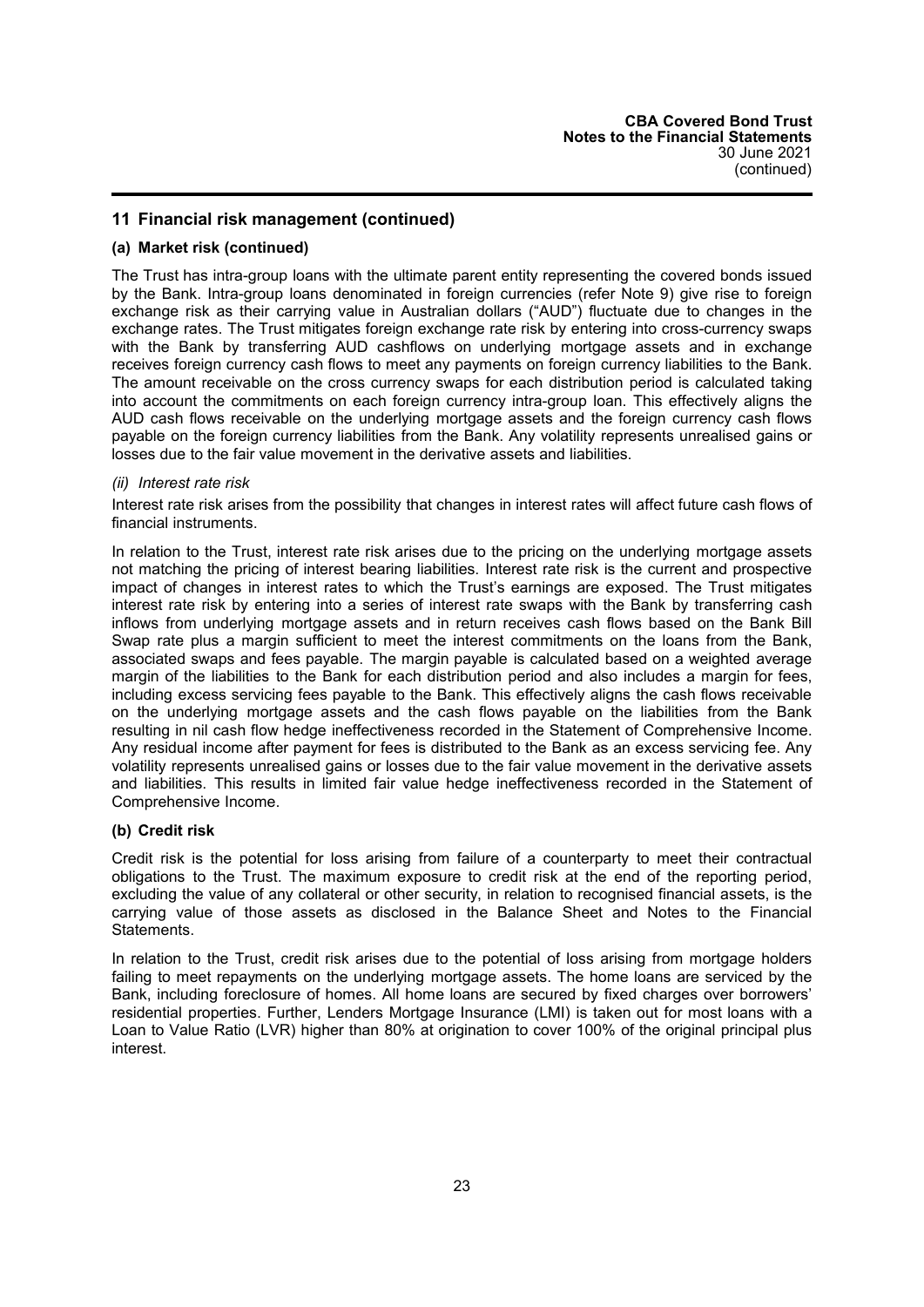#### **(b) Credit risk (continued)**

The credit risk of the covered bonds issued by the Bank is reflective of the underlying mortgages in the covered bond pool. The risk in relation to the bonds issued by the Bank is considered to be low, as the bonds issued are AAA-rated. The Manager monitors the mortgages in the covered bond pool to ensure it meets an asset coverage test. Any mortgage assets that do not satisfy the asset coverage test, including non-performing or delinquent mortgages are repurchased by the Bank and substituted with performing mortgages. The difference between the operational date of repurchases and date of Investor Reports give rise to minimal timing differences. As a result, there are minimal impaired or past due receivables as at 30 June 2021 (30 June 2020 \$nil).

## **(c) Liquidity risk**

Liquidity risk is the risk of being unable to meet financial obligations as they fall due. Liquidity risk may arise as the maturity profile of the covered assets does not match the bullet maturities of the covered bonds. This can create a need for liquidity, especially if the Bank defaults immediately prior to the maturity of a covered bond. In this case, the Trust may not have time to raise enough funding against the cover pool to repay the covered bonds on a timely basis. This is particularly true if the assets in the cover pool are not regularly traded, as is the case for Australian residential loans.

For this reason, covered bonds issued under the covered bonds programme will either be issued as soft-bullet covered bonds with a maturity extension period of up to one year or, otherwise, as hard-bullet covered bonds subject to a 12-month pre-maturity test. This allows the Trust up to 12 months to raise liquidity by selling all or part of the cover pool.

In the event a pre-maturity test is breached, the Trust can request a demand loan drawdown from the Bank, request the Bank to repurchase cover pool assets, or sell cover pool assets to an amount sufficient for the Trust to meet its obligations under the covered bond programme.

Where soft-bullet covered bonds are issued, in the event that the Bank fails to pay all amounts due on the scheduled maturity date the scheduled final maturity will automatically be extended by 12 months to the extended payment date. This allows the Trust up to 12 months to raise liquidity by selling all or part of the cover pool.

As required by the Banking Act, the Trust is required to maintain an over-collateralisation of at least 3% of the bonds issued. This over-collateralisation enables the Trust to collect greater interest and fee income from the underlying mortgages, which assists in mitigating any liquidity risk that it may face. There were no breaches of the Banking Act identified for the current financial year.

These features considerably minimise the risk of the Trust defaulting in the event of a default by the Bank.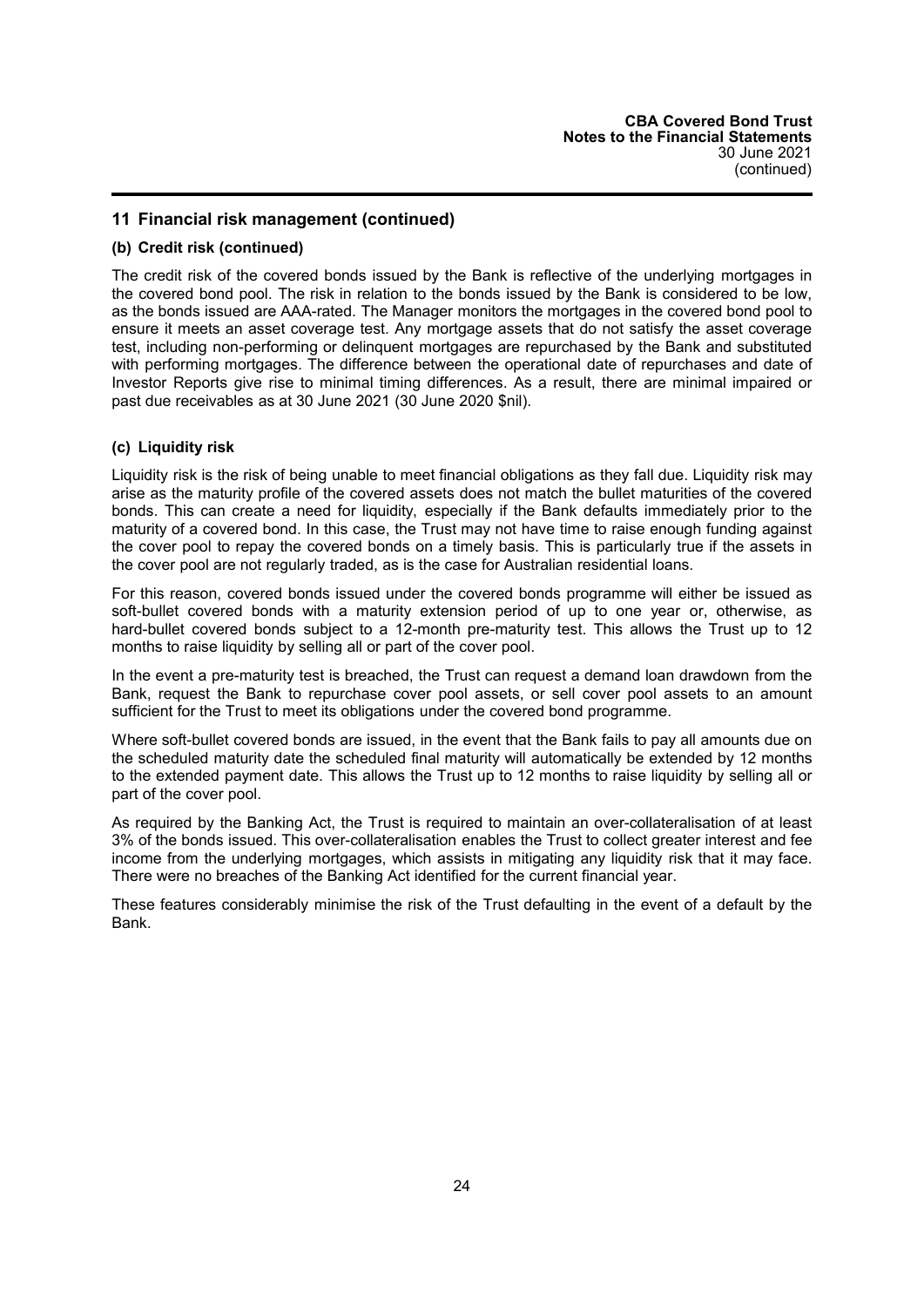## **Maturity analysis of financial liabilities**

Amounts shown in the tables below are based on contractual undiscounted cash flows for the remaining contractual maturities.

|                                                                                      | \$'000     | 0-3 months 3-12 months<br>\$'000 | \$'000              | 1-5 years Over 5 years<br>\$'000 | Total<br>\$'000 |
|--------------------------------------------------------------------------------------|------------|----------------------------------|---------------------|----------------------------------|-----------------|
| As at 30 June 2021<br><b>Financial liabilities</b><br>Manager fees payable - related |            |                                  |                     |                                  |                 |
| party                                                                                | 662        |                                  |                     |                                  | 662             |
| Trustee fees payable                                                                 | 23         |                                  |                     |                                  | 23              |
| Other payables                                                                       | 83         | 58                               |                     |                                  | 141             |
| Demand Loan Interest payable<br>Intra-group Loan Interest                            | 5,445      |                                  |                     |                                  | 5,445           |
| payable                                                                              | 109,154    | 319,507                          | 909,843             | 887,715                          | 2,226,219       |
| Intra-group Loan Principal                                                           | 1,122,986  | 7,556,929                        | 8,913,418           | 11,790,258 29,383,591            |                 |
| Derivative liabilities                                                               | 11,673     | (1,487)                          | 302,218             | 27,166                           | 339,570         |
| Demand Loan Principal                                                                | 5,659,089  |                                  |                     |                                  | 5,659,089       |
| <b>Total financial liabilities</b>                                                   | 6,909,115  | 7,875,007                        | 10,125,479          | 12,705,139 37,614,740            |                 |
|                                                                                      |            |                                  |                     |                                  |                 |
|                                                                                      | \$'000     | 0-3 months 3-12 months<br>\$'000 | 1-5 years<br>\$'000 | Over 5 years<br>\$'000           | Total<br>\$'000 |
| As at 30 June 2020<br><b>Financial liabilities</b>                                   |            |                                  |                     |                                  |                 |
| Excess servicing fees payables                                                       |            |                                  |                     |                                  |                 |
| - ultimate parent entity                                                             | 89,222     |                                  |                     |                                  | 89,222          |
| Manager fees payable - related                                                       |            |                                  |                     |                                  |                 |
| party                                                                                | 731        |                                  |                     |                                  | 731             |
| Trustee fees payable                                                                 | 23         |                                  |                     |                                  | 23              |
| Other payables                                                                       | 71         | 58                               |                     |                                  | 129             |
| Demand Loan Interest payable                                                         | 8,419      |                                  |                     |                                  | 8,419           |
| Intra-group Loan Interest                                                            |            |                                  |                     |                                  |                 |
| payable                                                                              | 139,303    | 374,948                          | 1,182,428           | 1,105,552                        | 2,802,231       |
| Intra-group Loan Principal                                                           | 1,460,000  | 1,660,688                        | 18,419,388          | 12,688,365                       | 34,228,441      |
| Derivative liabilities                                                               | 6,179      | (10, 311)                        | 195,072             |                                  | 190,940         |
| Demand Loan Principal                                                                | 8,613,401  |                                  |                     |                                  | 8,613,401       |
| <b>Total financial liabilities</b>                                                   | 10,317,349 | 2,025,383                        | 19,796,888          | 13,793,917                       | 45,933,537      |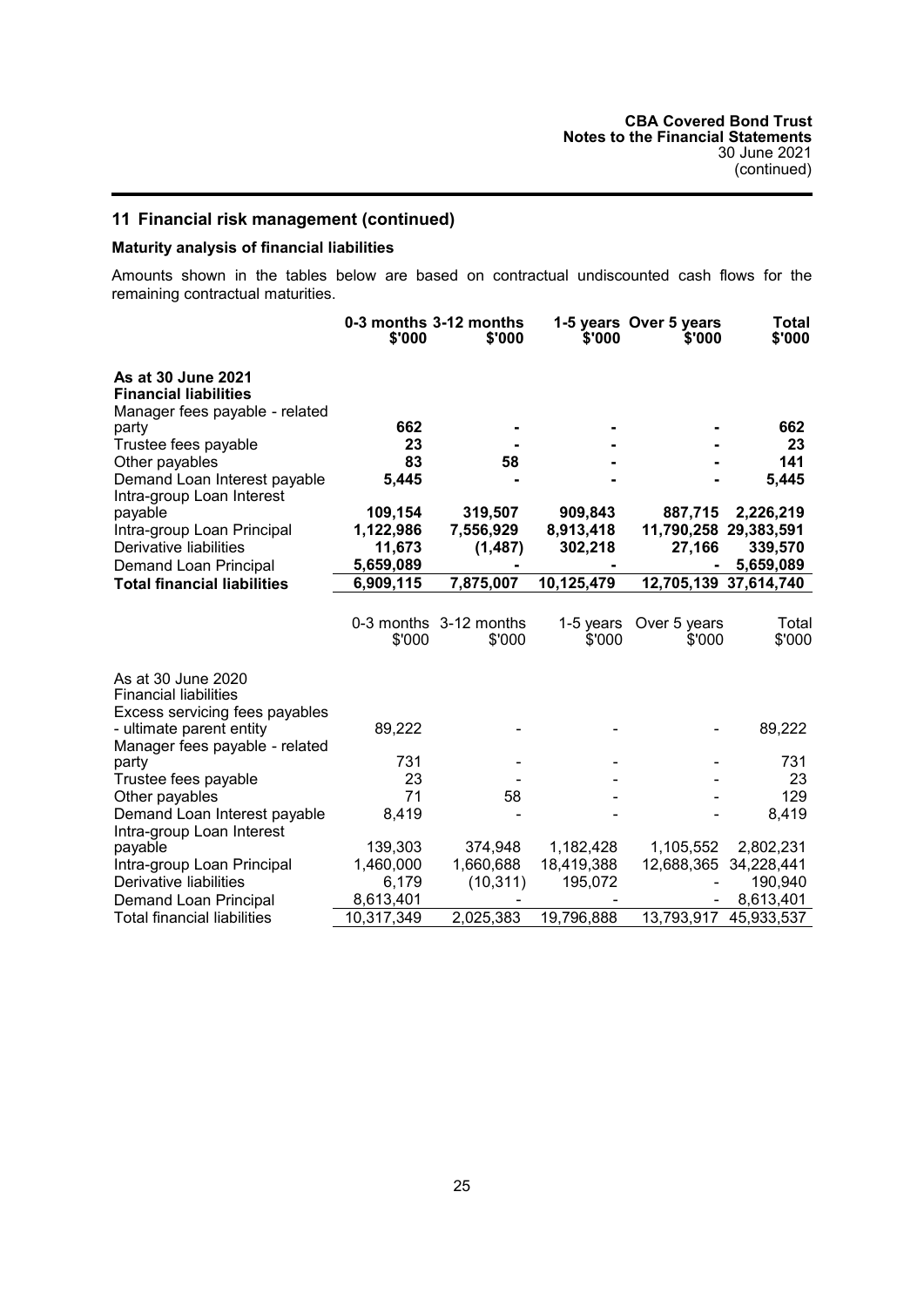### **Fair Values**

According to AASB 13 *Fair Value Measurement*, fair value is a price that would be received to sell an asset or paid to transfer a liability in an orderly transaction between market participants in the principal or most advantageous market at measurement date.

The Trust uses various methods in estimating fair value. The methods comprise:

Level 1 - the fair value is calculated using quoted prices unadjusted in active markets.

Level 2 - the fair value is estimated using inputs other than quoted prices included in Level 1 that are observable for the asset or liability, either directly (as prices) or indirectly (derived from prices).

Level 3 - the fair value is estimated using inputs for the asset or liability that are not based on observable market data.

#### **Fair Value Hierarchy for Financial Assets and Liabilities measured at Fair Value**

The classification in the fair value hierarchy of the Trust's financial assets and liabilities measured at fair value is presented in the table below. No transfers were made between levels during the year ended 30 June 2021:

## **Fair value as at 30 June 2021**

|                                                                      | Level 1<br>\$'000 | Level 2<br>\$'000 | Level 3<br>\$'000 | Total<br>\$'000 |
|----------------------------------------------------------------------|-------------------|-------------------|-------------------|-----------------|
| Financial assets measured at fair value on<br>a recurring basis      |                   |                   |                   |                 |
| Derivative financial instruments                                     | $\blacksquare$    | 2,980,386         | ۰.                | 2,980,386       |
| Total financial assets measured at fair<br>value                     | $\blacksquare$    | 2,980,386         |                   | 2,980,386       |
| Financial liabilities measured at fair value<br>on a recurring basis |                   |                   |                   |                 |
| Derivative financial instruments                                     |                   | (434,936)         |                   | (434,936)       |
| Total financial liabilities measured at fair<br>value                |                   | (434.936)         |                   | (434,936)       |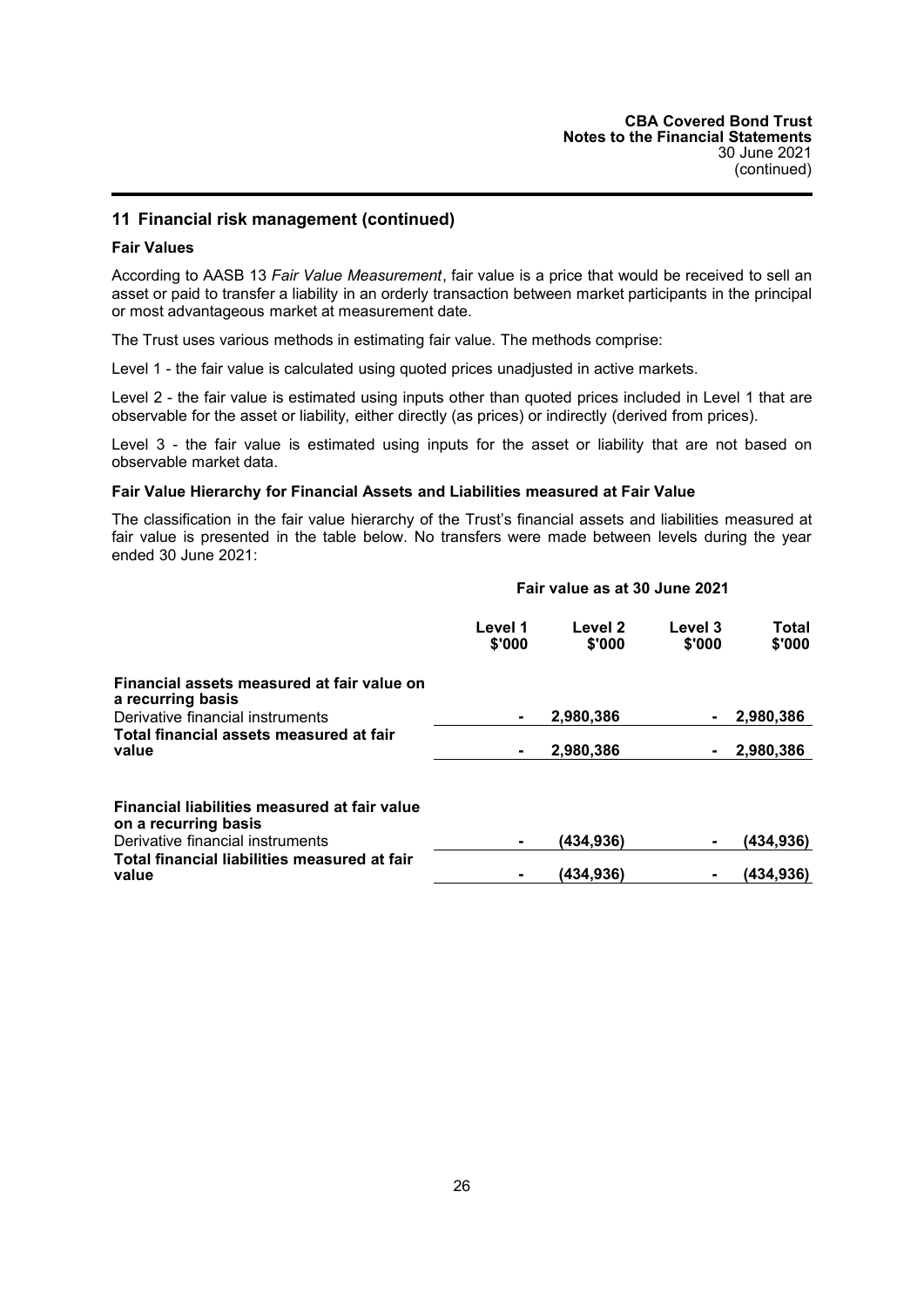## **Fair Value Hierarchy for Financial Assets and Liabilities measured at Fair Value (continued)**

|                                                                      | Fair Value as at 30 June 2020 |                   |                   |                 |
|----------------------------------------------------------------------|-------------------------------|-------------------|-------------------|-----------------|
|                                                                      | Level 1<br>\$'000             | Level 2<br>\$'000 | Level 3<br>\$'000 | Total<br>\$'000 |
| Financial assets measured at fair value on a<br>recurring basis      |                               |                   |                   |                 |
| Derivative financial instruments                                     |                               | 4,717,890         |                   | 4,717,890       |
| Total financial assets measured at fair value                        |                               | 4,717,890         |                   | 4,717,890       |
| Financial liabilities measured at fair value on a<br>recurring basis |                               |                   |                   |                 |
| Derivative financial instruments                                     |                               | (148,189)         |                   | (148,189)       |
| Total financial liabilities measured at fair value                   |                               | (148, 189)        |                   | (148,189)       |

The carrying value of the Trust's financial assets and liabilities not disclosed in the table above are assumed to be approximate to their fair value.

#### **12 Key management personnel**

The Directors of the Manager have been determined to be key management personnel ("KMP") within the scope of AASB 124 *Related Party Disclosures*. The names of persons who were Directors of the Manager at any time during the financial year are as follows:

V Hickey P Roa (appointed 26 October 2020) C McBride (resigned 11 September 2020) J Ferguson (resigned 26 February 2021)

K Robb (resigned 14 October 2021)

Directors were in office for the full period unless otherwise stated.

None of the Directors hold any shares, options or other interests in the Trust.

#### **Compensation of key management personnel**

The Manager's KMP are employees of the ultimate parent entity, the Bank. The Manager receives management services from the Bank, which includes the provision of KMP. The Manager does not remunerate KMP or directly reimburse the Bank for this cost. No management fees are paid by the Trust to the Bank. It is also the practice of the Bank that its employees are not remunerated for director appointments as their role as KMP is incidental to their role as an employee of the Bank.

There were no other transactions between the Manager and KMP during the financial year (2020: \$nil).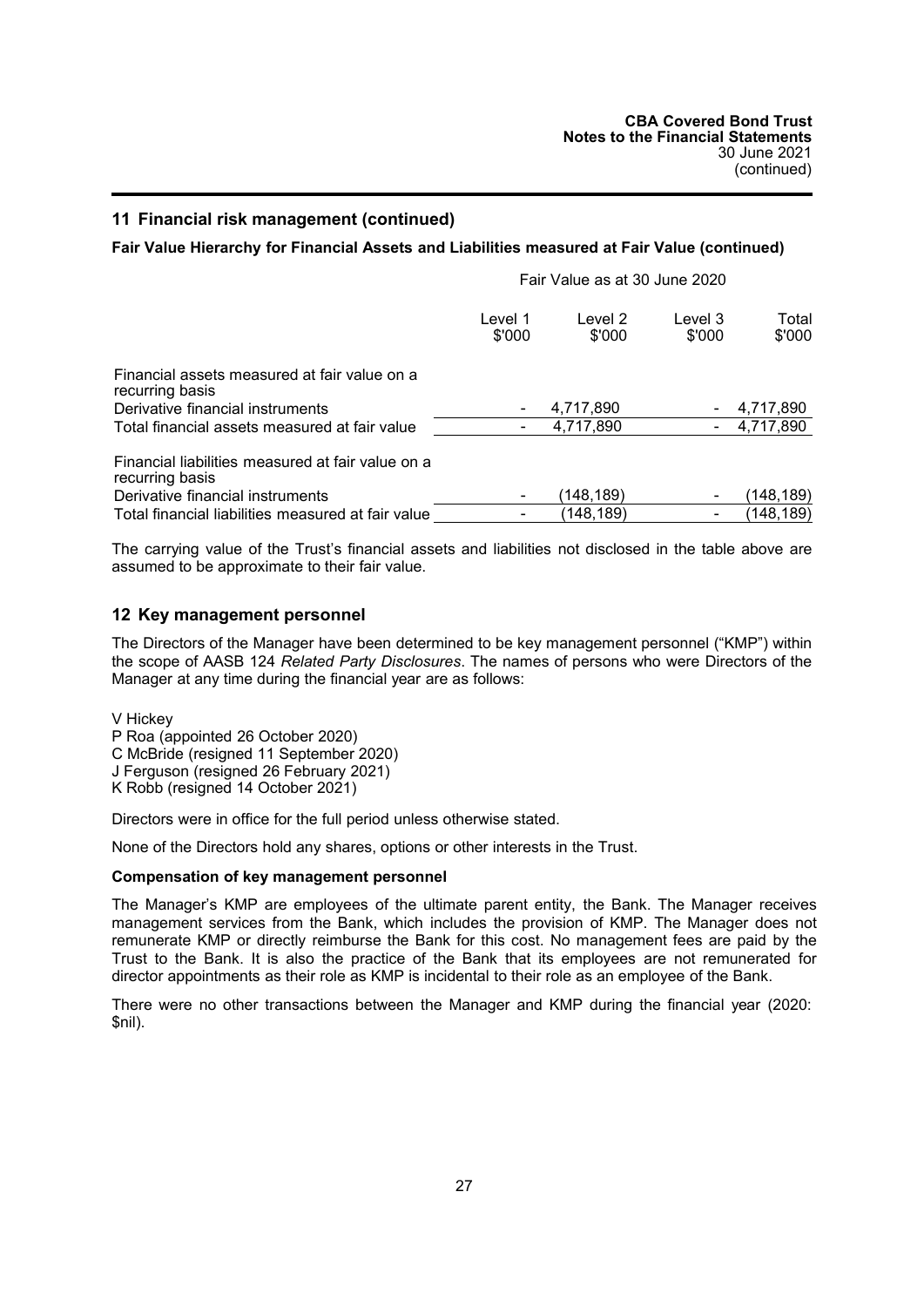## **12 Key management personnel (continued)**

#### **Loans and other transactions**

Any loans to KMP or other related parties are made by the Bank, a provider of finance on terms and conditions that apply to similar transactions with other Directors or employees of the Bank. There were no loans provided to any KMP or their related parties for the year ended 30 June 2021 (2020: \$nil).

There were no other transactions with KMP during the financial year (2020: \$nil).

## **13 Related party transactions**

#### **Ultimate parent entity**

The ultimate parent entity is the Commonwealth Bank of Australia.

#### **Transactions with related parties**

#### *Manager fees*

The Trust pays management fees to the Manager, which is a wholly owned subsidiary of the Bank. The fee is calculated as 0.03% per annum applied to the average balance of the covered bonds issued by the Bank in the determination period. The determination period is the period between the first day of the month and the last day of the month, inclusive of both days.

#### *Servicing fees*

The Trust also pays servicing fees to the ultimate parent entity. The fee is calculated as 0.25% per annum applied to the average balance of the covered bonds issued by the Bank in the determination period. Servicing fees are disclosed within 'Interest income' under ultimate parent entity.

#### *Loans*

The Trust has intra-group loans with the ultimate parent entity. The intra-group loans correspond to the covered bonds issued by Bank, which are issued in Australian Dollars and foreign currencies (refer Note 9). Each covered bond issuance will have either a fixed interest rate or a floating interest rate based on the interbank rate (LIBOR, EURIBOR, HIBOR, BBSW), plus a margin. The intra-group loans' interest rate on each tranche mirrors the relevant covered bond issuance interest rate. The Trust is required to pay interest on the daily balance of the intra-group loans to the intra-group loan provider

The Trust also has a demand loan with the ultimate parent entity. The demand loan corresponds to the over-collateralised portion of the cover pool. The Trust is required to pay to the demand loan provider, the ultimate parent entity, interest on the daily balance of the demand loan. The interest payable is calculated at 1M BBSW plus a margin of 1.10%. As at 30 June 2021 the balance of the demand loan is \$5,659,089,179 (2020: \$8,613,400,617).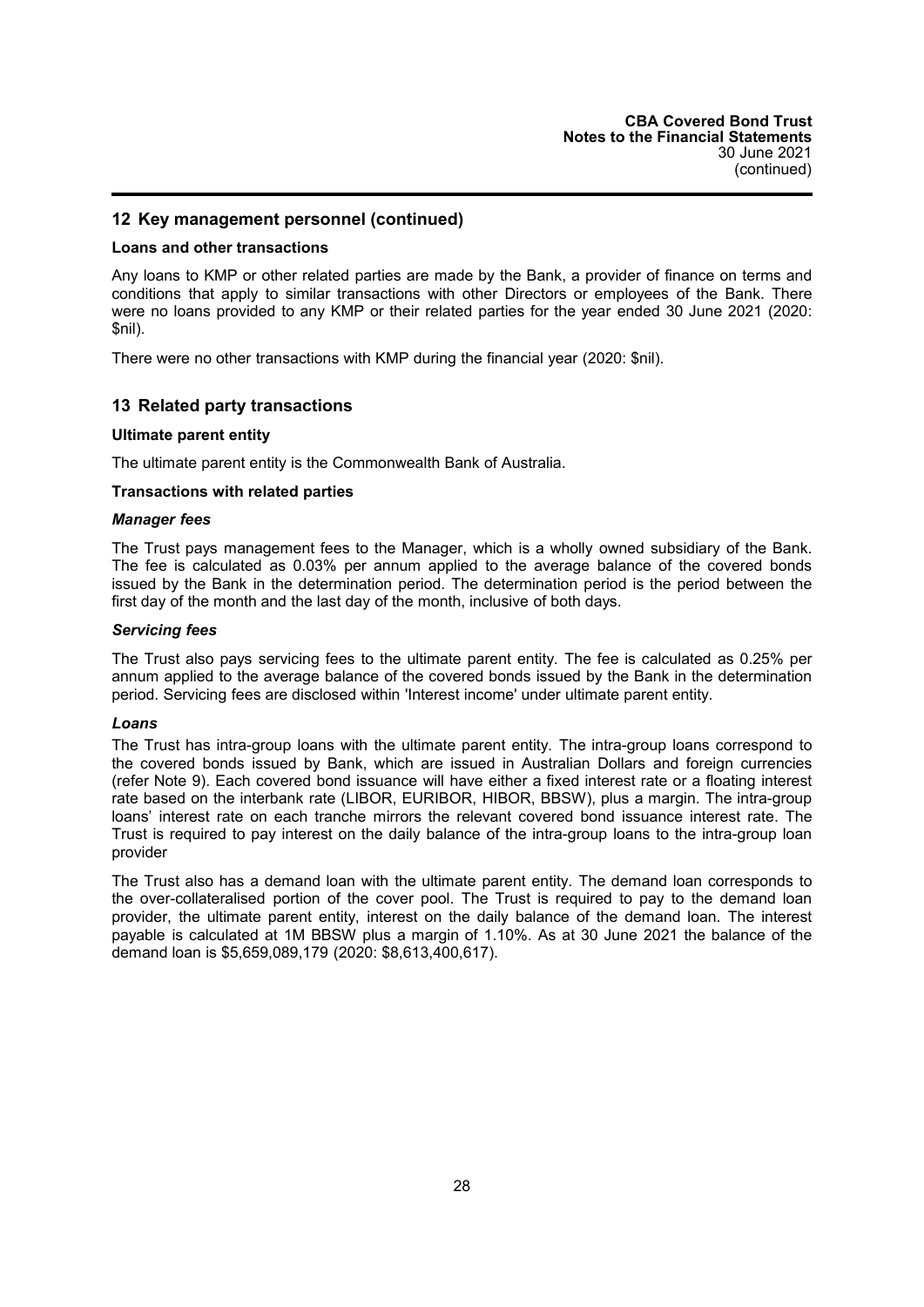**CBA Covered Bond Trust Notes to the Financial Statements** 30 June 2021 (continued)

| 13 Related party transactions (continued)                                                                                 |                      |                      |
|---------------------------------------------------------------------------------------------------------------------------|----------------------|----------------------|
|                                                                                                                           | 2021<br>\$'000       | 2020<br>\$'000       |
| The following transactions occurred with related parties:<br><b>Revenue</b>                                               |                      |                      |
| <b>Ultimate parent entity:</b>                                                                                            |                      |                      |
| Interest income                                                                                                           | 407,177              | 658,660              |
| Fee income                                                                                                                | 14,942               | 9,008                |
| Net gain on derivatives designated as fair value hedges<br>Exchange gain on foreign currency denominated interest bearing | 20,276               | 115,096              |
| liabilities                                                                                                               |                      | 36                   |
| Total revenue from continuing operations                                                                                  | 442,396              | 782,800              |
|                                                                                                                           | 2021<br>\$'000       | 2020<br>\$'000       |
| <b>Expenses</b><br><b>Ultimate parent entity:</b>                                                                         |                      |                      |
| Finance costs on intra-group loan and demand loan                                                                         | 406,355              | 657,796              |
| Other expenses                                                                                                            | 1                    | 1,182                |
| Amortisation of deferred transaction costs<br>Net hedging ineffectiveness comprises of:                                   | 6,479                | 522                  |
| <b>Manager:</b><br>Manager fees                                                                                           | 8,218                | 7,893                |
| <b>Total expenses</b>                                                                                                     | 421,053              | 667,393              |
|                                                                                                                           |                      |                      |
|                                                                                                                           | 2021<br>\$'000       | 2020<br>\$'000       |
|                                                                                                                           |                      |                      |
| <b>Assets</b><br><b>Ultimate parent entity:</b>                                                                           |                      |                      |
| Cash and cash equivalents                                                                                                 | 4,719,132            | 2,252,742            |
| Loans to ultimate parent entity                                                                                           | 27,075,296           | 35,450,868           |
| Derivative assets                                                                                                         | 2,980,386            | 4,717,890            |
| Deferred transaction costs                                                                                                |                      | 6,479                |
| Excess servicing fees receivable - ultimate parent entity                                                                 | 59,095               |                      |
| Interest receivable                                                                                                       | 22,638               | 37,201               |
| Collections of principal, interest and fees receivable - ultimate                                                         |                      |                      |
| parent entity<br>Less: Total provision for impairment                                                                     | 626,167<br>(39, 162) | 718,036<br>(63, 153) |
| <b>Total assets</b>                                                                                                       | 35,443,552           | 43,120,063           |
|                                                                                                                           |                      |                      |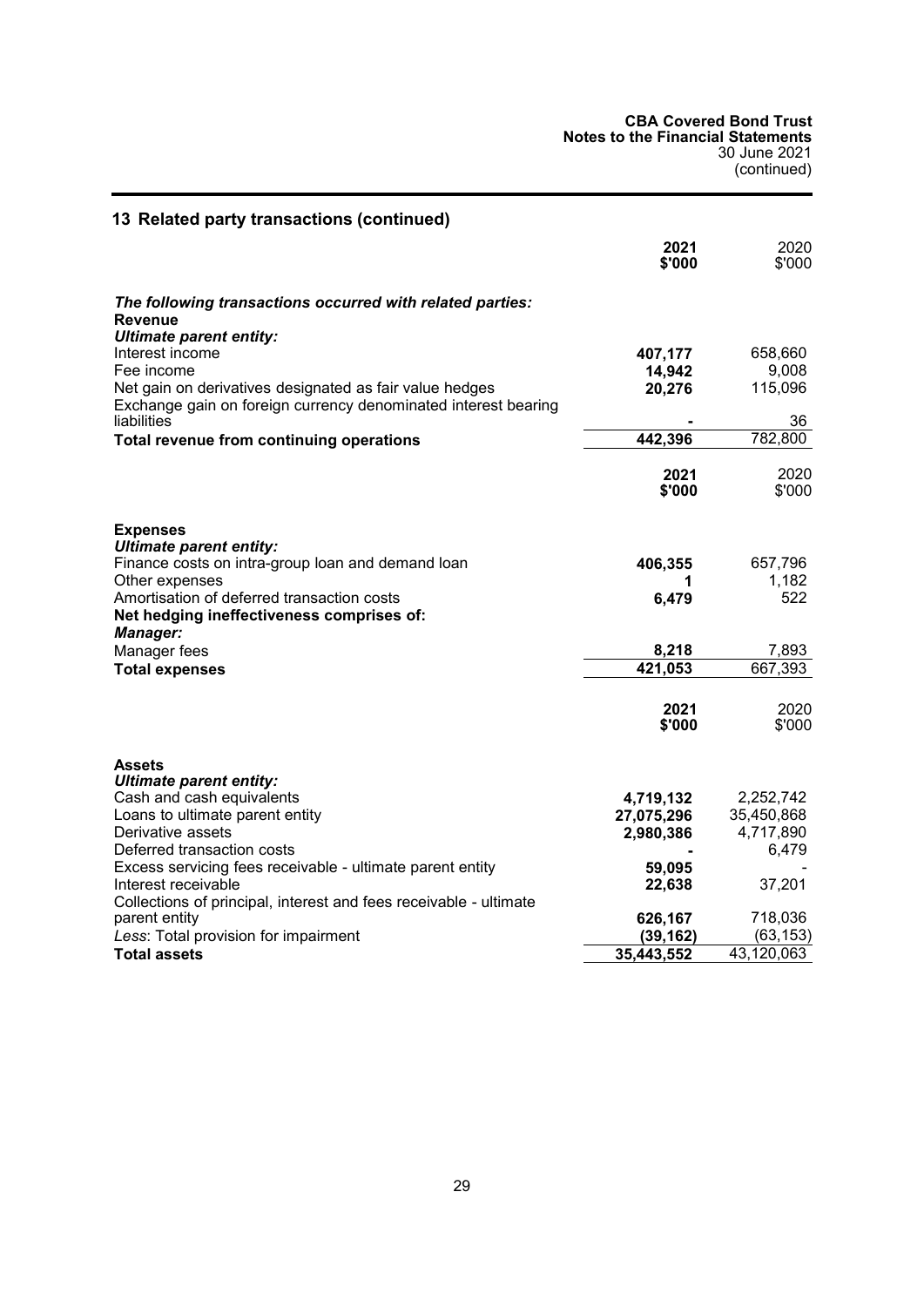## **13 Related party transactions (continued)**

|                                   |            | 2020       |
|-----------------------------------|------------|------------|
|                                   | 2021       | \$'000     |
|                                   | \$'000     |            |
| <b>Liabilities</b>                |            |            |
| Ultimate parent entity:           |            |            |
| Interest payable                  | 188,145    | 222,642    |
| Excess servicing fees payable     |            | 89,222     |
| Derivative liabilities            | 434,936    | 148,189    |
| Other payables                    | 82         | 69         |
| Loans from ultimate parent entity | 35,042,680 | 42,841,842 |
| <b>Manager:</b>                   |            |            |
| Manager fees payable              | 662        | 731        |
| <b>Total liabilities</b>          | 35,666,505 | 43,302,695 |

## <span id="page-31-0"></span>**14 Notes to the Statement of Cash Flows**

## **(a) Reconciliation of liabilities arising from financing activities**

|                                                                  | <b>Financial</b><br><b>liabilities</b><br>\$'000 | Total<br>\$'000 |
|------------------------------------------------------------------|--------------------------------------------------|-----------------|
| Balance at 1 July 2019                                           | 37,828,260                                       | 37,828,260      |
| Changes from financing cash flows                                |                                                  |                 |
| Repayment of loans to ultimate parent entity                     | (418, 763)                                       | (418, 763)      |
| Proceeds from loans from ultimate parent entity                  | 4,718,699                                        | 4,718,699       |
| <b>Adjustment for non-cash items</b>                             |                                                  |                 |
| Fair value movements of fair value hedges on loans payable       | 579,873                                          | 579,873         |
| Foreign exchange movements on loan payable and related<br>hedges | (141, 330)                                       | (141, 330)      |
| Amortisation of deferred transaction costs                       | 18,529                                           | 18,529          |
| Changes in fair value of cash flow hedges                        | (5, 496)                                         | (5, 496)        |
| Movement in financial liabilities                                | 79,355                                           | 79,355          |
| Balance at 30 June 2020 <sup>1</sup>                             | 42,659,127                                       | 42,659,127      |
| Balance at 1 July 2020                                           | 42,659,127                                       | 42,659,127      |
| <b>Changes from financing cash flows</b>                         |                                                  |                 |
| Repayment of loans to ultimate parent entity                     | (5,929,280)                                      | (5,929,280)     |
| Proceeds from loans from ultimate parent entity                  | 59,057                                           | 59,057          |
| Adjustment for non-cash items                                    |                                                  |                 |
| Fair value movements of fair value hedges on loans payable       | (895, 680)                                       | (895, 680)      |
| Foreign exchange movements on loan payable and related<br>hedges | (1,051,787)                                      | (1,051,787)     |
| Amortisation of deferred transaction costs                       | 18,528                                           | 18,528          |
| Changes in fair value of cash flow hedges                        | (84, 588)                                        | (84, 588)       |
| Movement in financial liabilities                                | 44,268                                           | 44,268          |
| Balance at 30 June 2021                                          | 34,819,645                                       | 34,819,645      |

<sup>1</sup> Comparative information has been restated to conform to presentation in the current year.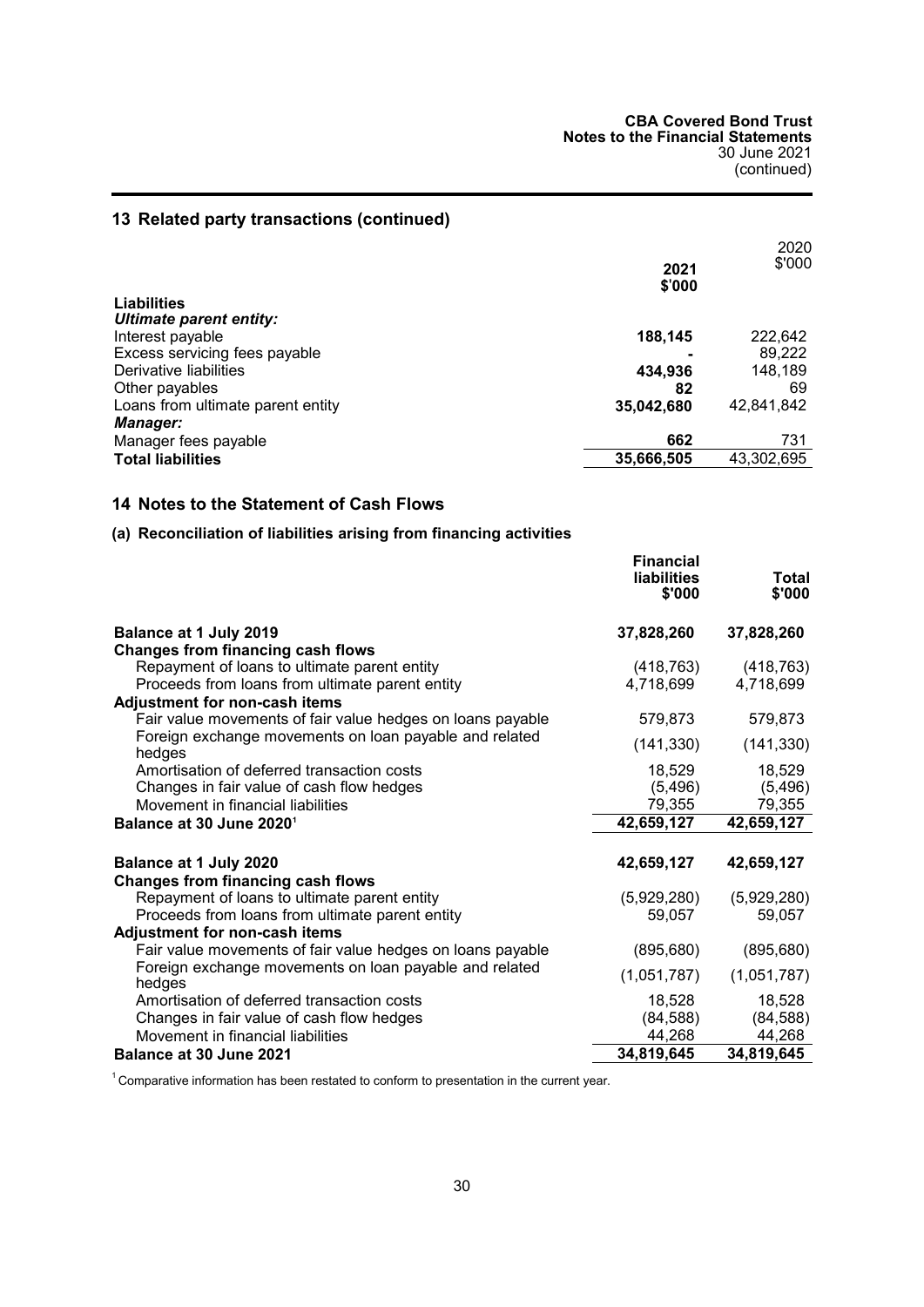### **15 Contingent liabilities, contingent assets and commitments**

Perpetual Corporate Trust Limited in its capacity as trustee of the Trust has guaranteed payments of interest and principal under the covered bonds pursuant to a guarantee which is secured over the mortgage loans and other assets of the Trust.

There were no other contingent liabilities, contingent assets or commitments as at 30 June 2021 (2020: \$nil).

#### **16 Events subsequent to the balance sheet date**

On 23 July 2021, in accordance with the terms of the Series Supplement, the Manager directed the Trustee to purchase \$9,362,000,000 loans from the ultimate parent entity. \$5,408,000,000 of the loans were purchased by the draw down of the demand loan, and \$3,954,000,000 from collections of principal on pre-existing loans from the ultimate parent entity.

The Manager is not aware of any matter or circumstance that has occurred since the end of the financial year that has significantly affected or may significantly affect the operations of the Trust, the results of those operations or the state of affairs of the Trust in subsequent financial years.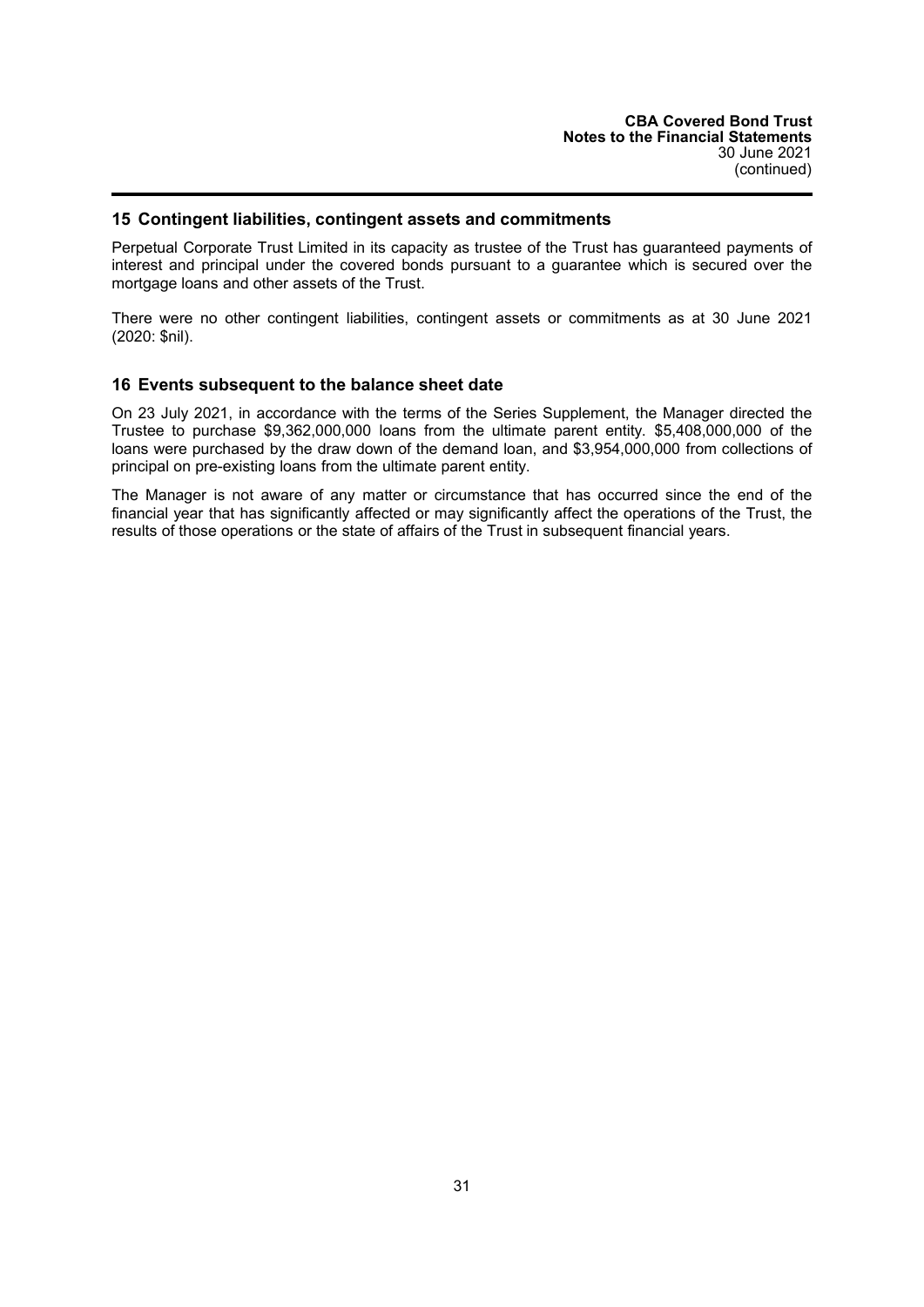<span id="page-33-0"></span>In the opinion of the Manager:

- (a) the Financial Statements and Notes thereto comply with Australian Accounting Standards and the Establishment Deed dated 13 November 2011;
- (b) the Financial Statements and Notes thereto give a true and fair view of the Trust's financial position as at 30 June 2021 and of its performance for the financial year ended 30 June 2021;
- (c) in compliance with the accounting standards, the Notes to the Financial Statements include an explicit and unreserved statement of compliance with International Financial Reporting Standards (see Note 1(b));
- (d) the Trust operated during the year ended 30 June 2021 in accordance with the provisions of the Establishment Deed; and
- (e) there are reasonable grounds to believe that the Trust will be able to pay its debts as and when they become due and payable.

Signed for and on behalf of Securitisation Advisory Services Pty Limited as Manager of CBA Covered Bond Trust.

 $V.Hocker$ 

**Director** Sydney 25 October 2021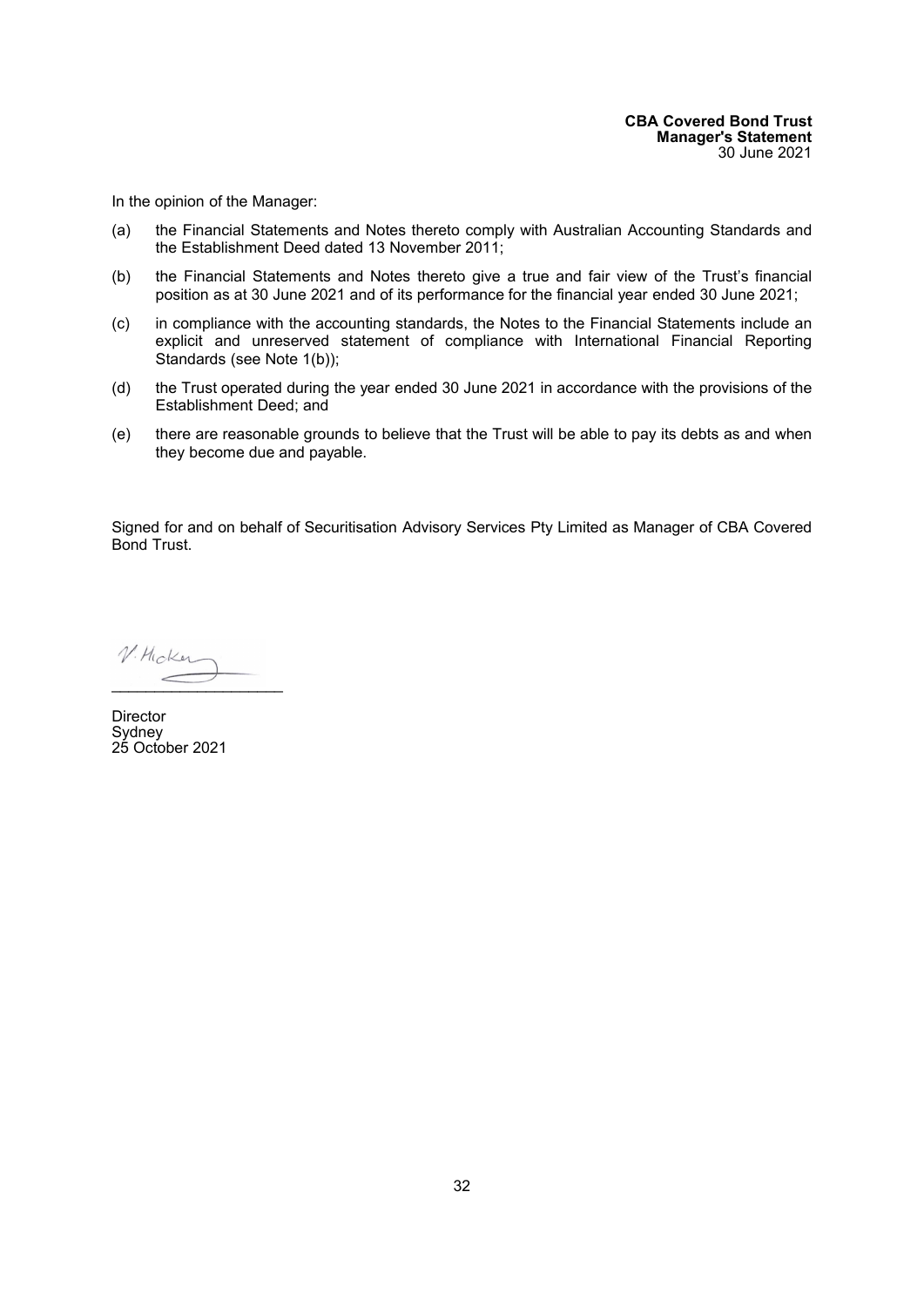<span id="page-34-0"></span>The General Purpose Financial Statements for the financial year ended 30 June 2021 have been prepared by the Trust Manager, Securitisation Advisory Services Pty Limited as required by the Establishment Deed.

The Auditor of the Trust, PricewaterhouseCoopers, who has been appointed by us in accordance with the Establishment Deed, has conducted an audit of these Financial Statements.

A review of operations of the Trust and the results of those operations for the reporting period is contained in the Manager's report.

Based on our ongoing program of monitoring the Trust, the Trust Manager and our review of the Financial Statements, we believe that:

- (i) the Trust has been conducted in accordance with the Establishment Deed; and
- (ii) the Financial Statements have been appropriately prepared and contain all relevant and required disclosures.

We are not aware of any material matter or significant change in the state of affairs of the Trust occurring up to the date of this report that requires disclosure in the Financial Statements and the Notes thereto that has not already been disclosed.

Signed for and on behalf of Perpetual Corporate Trust Limited as Trustee of CBA Covered Bond Trust.

 $\overline{\mathcal{X}}$ 

**Sydney** 25 October 2021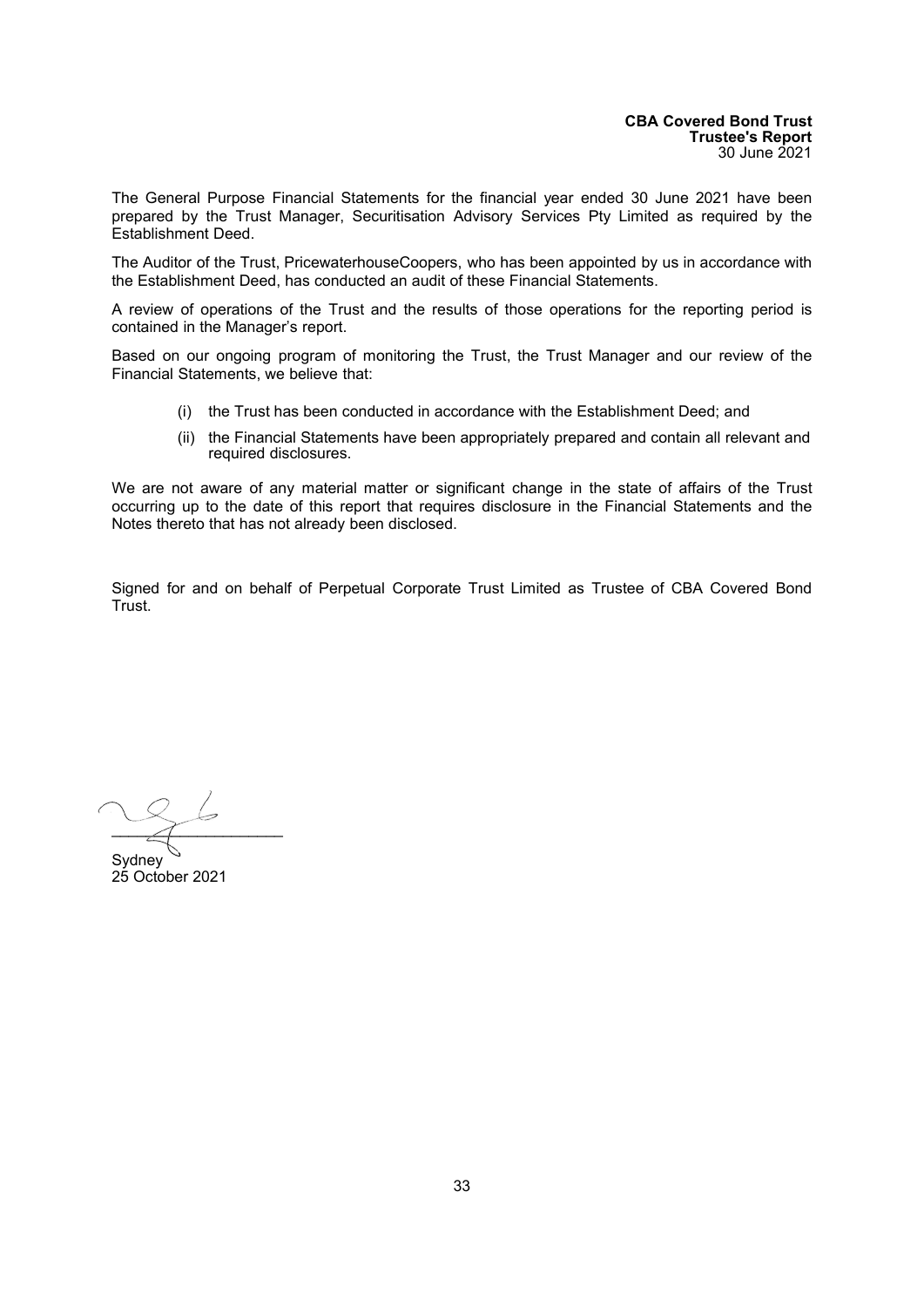

## Independent auditor's report

To the unitholders of CBA Covered Bond Trust

#### Our opinion

In our opinion, the accompanying financial report gives a true and fair view of the financial position of CBA Covered Bond Trust (the Trust) as at 30 June 2021 and of its financial performance and its cash flows for the year then ended in accordance with Australian Accounting Standards.

#### **What we have audited**

The financial report comprises:

- the balance sheet as at 30 June 2021
- the statement of comprehensive income for the year then ended
- the statement of changes in equity for the year then ended
- the statement of cash flows for the year then ended
- the notes to the financial statements, which include a summary of significant accounting policies
- the Manager's statement.

#### Basis for opinion

We conducted our audit in accordance with Australian Auditing Standards. Our responsibilities under those standards are further described in the Auditor's responsibilities for the audit of the financial report section of our report.

We believe that the audit evidence we have obtained is sufficient and appropriate to provide a basis for our opinion.

#### **Independence**

We are independent of the Trust in accordance with the ethical requirements of the Accounting Professional & Ethical Standards Board's APES 110 Code of Ethics for Professional Accountants (including Independence Standards) (the Code) that are relevant to our audit of the financial report in Australia. We have also fulfilled our other ethical responsibilities in accordance with the Code.

#### Emphasis of matter - basis of accounting and restriction on use

We draw attention to Note 1 in the financial report, which describes the basis of accounting. The financial report has been prepared to assist CBA Covered Bond Trust to meet the requirements of the Establishment Deed dated 13 November 2011. As a result, the financial report may not be suitable for another purpose. Our report is intended solely for CBA Covered Bond Trust and its unitholders and should not be used by parties other than CBA Covered Bond Trust and its unitholders. Our opinion is not modified in respect of this matter.

#### Other information

The Manager is responsible for the other information. The other information comprises the information included in the Annual Report for the year ended 30 June 2021, but does not include the financial report and our auditor's report thereon.

PricewaterhouseCoopers, ABN 52 780 433 757

- One International Towers Sydney, Watermans Quay, Barangaroo, GPO BOX 2650, SYDNEY NSW 2001 T: +61 2 8266 0000, F: +61 2 8266 9999, www.pwc.com.au
- Level 11, 1PSQ, 169 Macquarie Street, Parramatta NSW 2150, PO Box 1155 Parramatta NSW 2124 T: +61 2 9659 2476, F: +61 2 8266 9999, www.pwc.com.au

Liability limited by a scheme approved under Professional Standards Legislation.